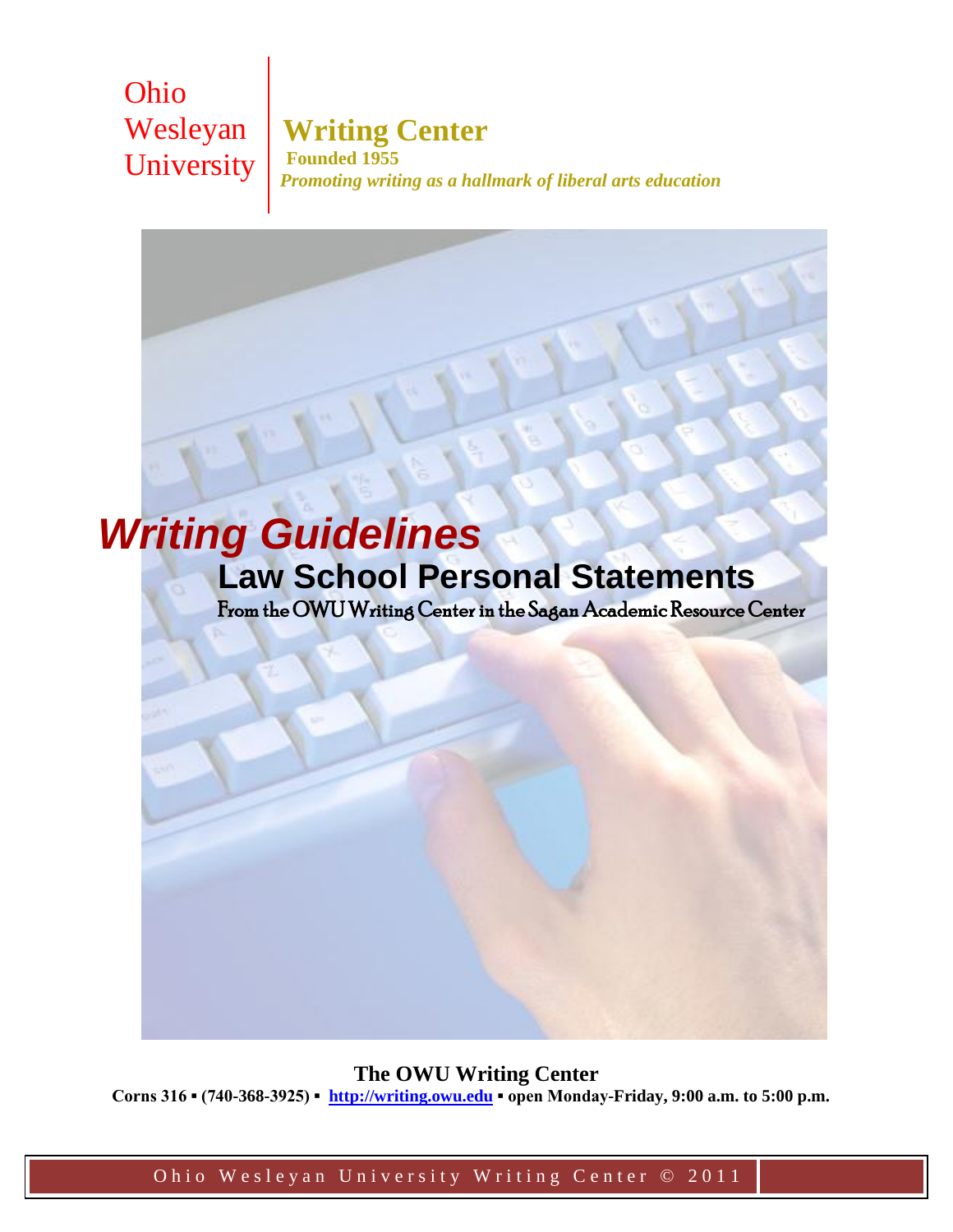# **Guidelines for Writing** Law School Personal Statements

### **Contents**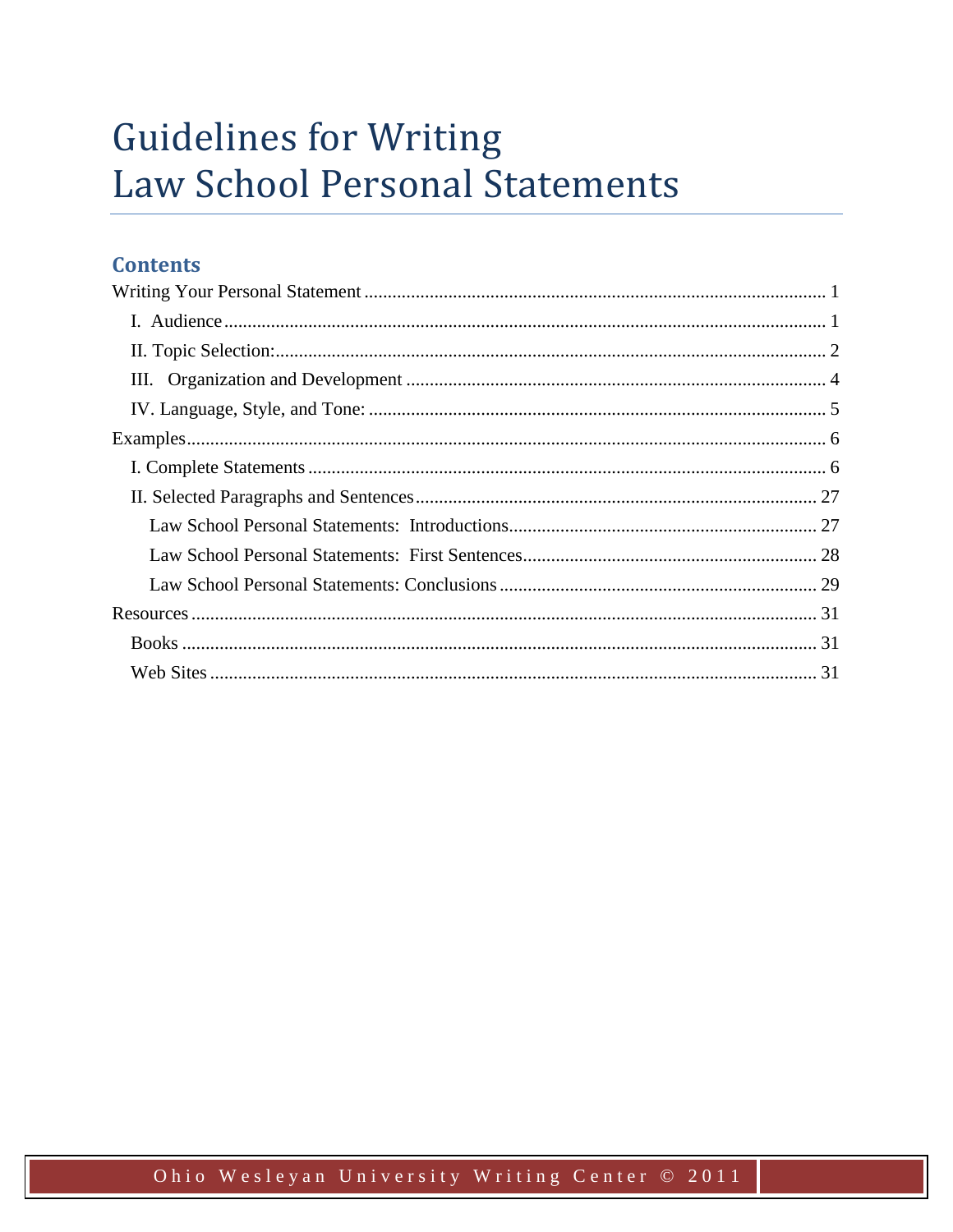# Guidelines for Writing Law School Personal Statements

#### Personal Statements: Law School

 Your "Personal Statement" should be an honest, thoughtful, personal essay that distinguishes you from the 13,000 students who apply to law school each year. Focus on meaningful experiences, both personal and academic, that reveal distinguishing character traits and reflect important goals, values, and beliefs. Because essay questions vary from school to school, read—and read carefully—the guidelines specified in the application material. One common complaint among admissions officers is that applicants—people like you—don't pay attention to these guidelines.

The Purpose of Your Personal Statement

- To distinguish yourself from other candidates
- To reveal the person behind the GPA and LSAT scores
- To demonstrate your reasons for attending law school
- To convince readers you will excel in law school
- To convince readers you will be an outstanding attorney
- To convey sincerity, integrity, honesty, and, more generally, strength of character
- To reveal your intellectual ability and analytical and problem-solving skills
- To demonstrate your writing skills
- To show admissions officers you can read carefully, follow instructions and guidelines, and attend to detail when addressing the questions or prompt in your application.

## <span id="page-2-0"></span>**Writing Your Personal Statement**

## <span id="page-2-1"></span>*I. Audience*

Knowing your audience and familiarizing yourself with each law school will help you select an appropriate topic and shape your personal statement. As an admissions officer from Northwestern noted, "Applicants should tailor statements to the school they are applying to. Show us that you did some homework on us" (Owens 36). Reflect on these points:

 According to Eric Owen, author of *Law School Essays that Made a Difference*, law schools receive several thousand applications a year; in 2005, for example Northwestern received 5,000,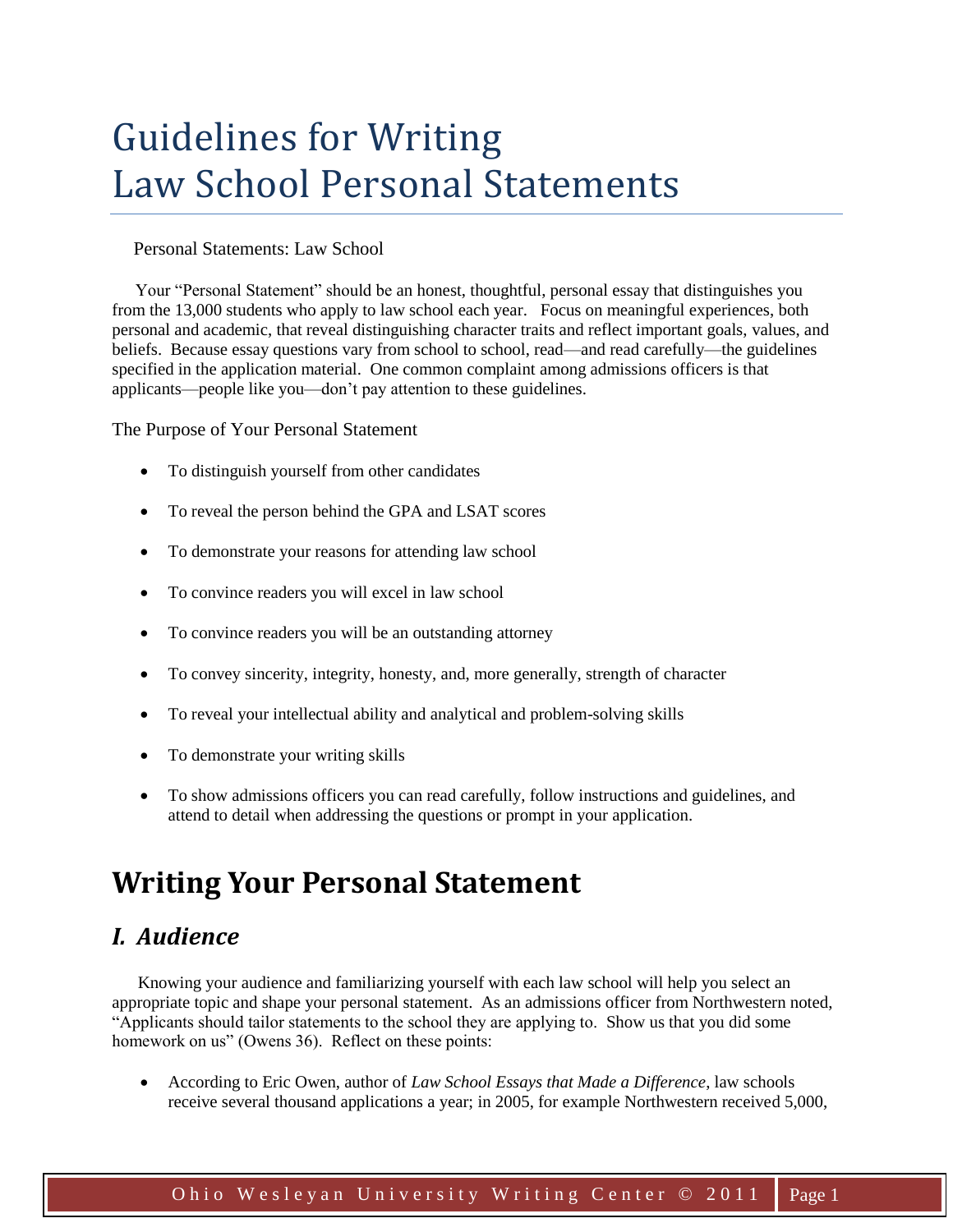Berkeley 7,000, and Georgetown 11, 250 (46). An admissions officer at Berkeley noted that they have "six people reading more or less full-time from the end of October through the end of March" (46). Late in the day—at the end of four or five months of reading personal statements tired, bored readers have little patience for predictable storylines, clichés, insincerity, and gimmicks.

- Admissions officers from Berkeley, Duke, George Washington, Northwestern, and several other schools acknowledged the importance of the personal statement (See bar graph on page ). When asked if they could do away with this part of the application package, a representative from UCLA said, "Absolutely not! The personal statement is vital in learning who the person is, beyond what the GPA and LSAT tell us" (Owen 44). Some admissions officers, however, value it more—or less—than others. A Northwestern representative listed it as one of the least important parts of the application package—only recommendations were ranked lower (Owen 59)—while an admissions officer from Michigan noted, "I think it's an incredibly important part of the application process" (Owen 44).
- Though admissions officers may generally agree about what ingredients make for a good personal statement, research specific schools to learn about individual preferences. Some schools may accept, even prefer longer personal statements, assuming, of course, that the extra material allows for readers to have a greater understanding of the applicant. Some admissions officers encourage applicants to write about future goals and plans, if only briefly, while others strongly advise against it. Check Eric Owens' *Law School Essays that Made a Difference* and Mark Alan Stewart's *Perfect Personal Statements* for information about personal statement preferences for the following schools: Northwestern, Cornell, Georgetown, Michigan, George Washington, UCLA, Penn, and The University of Texas at Austin.
- Program directors and admissions officers are affiliated with specific law programs and institutional cultures with their own set of values, beliefs, attitudes, and philosophies. Familiarizing yourself with a program and its ethos will help you write a more a successful essay. The authors of *Essays That Worked for Law Schools,* for example, note an important difference between three prestigious law programs: "Yale Law School is known for its politically active, often left-wing students and faculty . . . . The law schools at the University of Chicago and the University of Michigan [however] are considered rather traditional, where hard work may count more than your politics" (Boykin and Curry 41).
- Changes in the culture outside the university often influence institutional policies and the decisions made by admissions officers. For example, most law schools today embrace society's view that cultural diversity enriches our daily experiences and lives; law programs foster this ideal by selecting a pool of candidates with distinctive personalities and backgrounds.
- Because the law community communicates, practices, and maintains, often tacitly, its own idea system, social assumptions, and discourse (writing) practices, you should familiarize yourself with the experiences, knowledge, skills, character traits, and goals embraced by lawyers, academic deans, and admissions officers.

## <span id="page-3-0"></span>*II. Topic Selection:*

Admissions officers do not have, as one of them said, "a set agenda. We don't know what we're looking for until we read it" (Curry and Baer 10). The open-ended questions, the kind that prospective law students typically address, support this statement. Regardless of your choice of topic, however,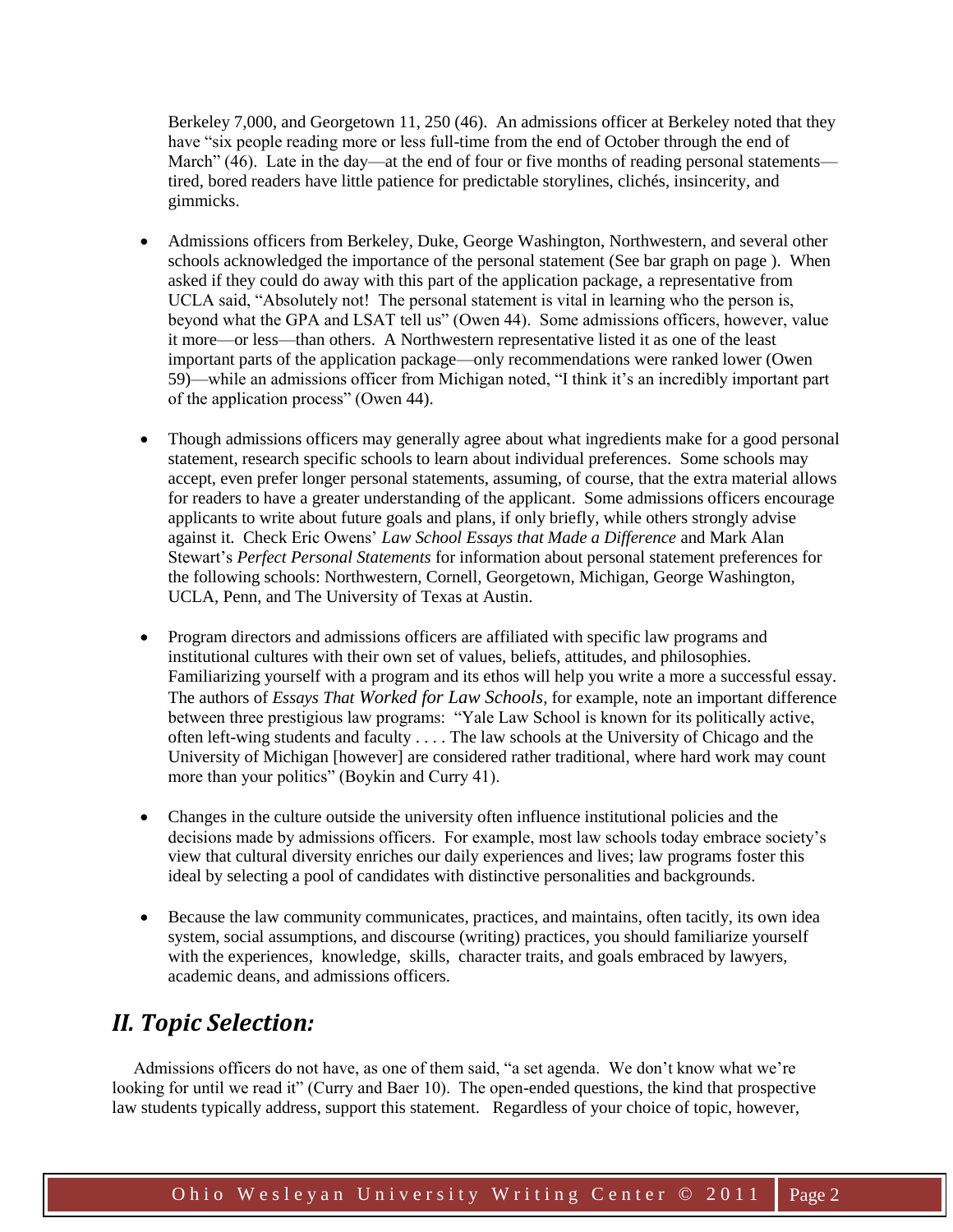admissions officers and law faculty want honest, authentic, thoughtful personal essays that reveal the person behind the activities, accomplishments, and experiences. While admissions officers are not looking for a limited number of "right" topics, here are some observations and caveats regarding topic choices:

- Don't write a resume in paragraph form or repeat information included in other parts of your application.
- Over and over again—I can't state this enough—admissions officers stressed, as the following quoted passage illustrates, the importance of self-understanding and conveying that to readers: "In a nutshell, admissions officers want you to communicate . . . *who you really are* and *what has made you the person you are today*. They look for introspection and your ability to reflect intellectually upon yourself and upon the experiences that helped to develop your attitudes and beliefs" (Owens 16).
- Focus on skills (e.g., analytical and writing skills) and personality traits (e.g., integrity and honesty) valued in the law community.
- Though many law school applicants write contemplative personal statements and focus on an abstract idea or a philosophical issue—the meaning of "liberty" or "justice," for example admissions officers seldom pick, for at least three reasons, these essays as their favorite: **1)** the writer's thought process becomes derailed or muddled; **2)** the writer often neglects to link abstract ideas to something concrete and personal; and **3)** they don't reveal the person.
- When applicants write about a legal issue, an aspect of the legal system, or even what they want to do after law school, they often sound naïve, uninformed, and, worst of all, presumptuous, particularly when they "lecture" a veteran attorney about the law. It's okay to write about a legal issue as long as you ground it in experience.
- Here are some other related topics that should usually be avoided: "I've always wanted to be a lawyer" and "I want to work as a lawyer to fight social injustice." Even if the first statement reflects a certain truth, most readers find it a bit incredulous that you decided on law school at age 5. The second statement appears insincere—even if your intentions are genuine—because so few attorneys devote their careers to public service and help those in real need. As Eric Owens notes, "Be forewarned . . . that nothing—*nothing*—is so obviously bogus as an insincere statement of a commitment to public interest issues" (21).
- Despite the above caveat, a good number of law schools specifically look for volunteer work and community involvement when they make admission decisions. If you have a history of civicmindedness and a genuine commitment to helping others, let admissions officers know about it.
- Generally speaking, avoid religious and political topics. As always, however, there are exceptions; you can write about the above topics if, for example you apply to law schools with religious affiliations or if you worked on a political campaign for your state senator. If you write about religion or politics, make sure, regardless of your political leanings or religious affiliation, you don't polarize readers by preaching or showing intolerance of other beliefs and points of view.
- Though admissions officers don't agree 100 % on this, most want "blemishes" or anomalies addressed in an addendum to the personal statement, not in the personal statement itself.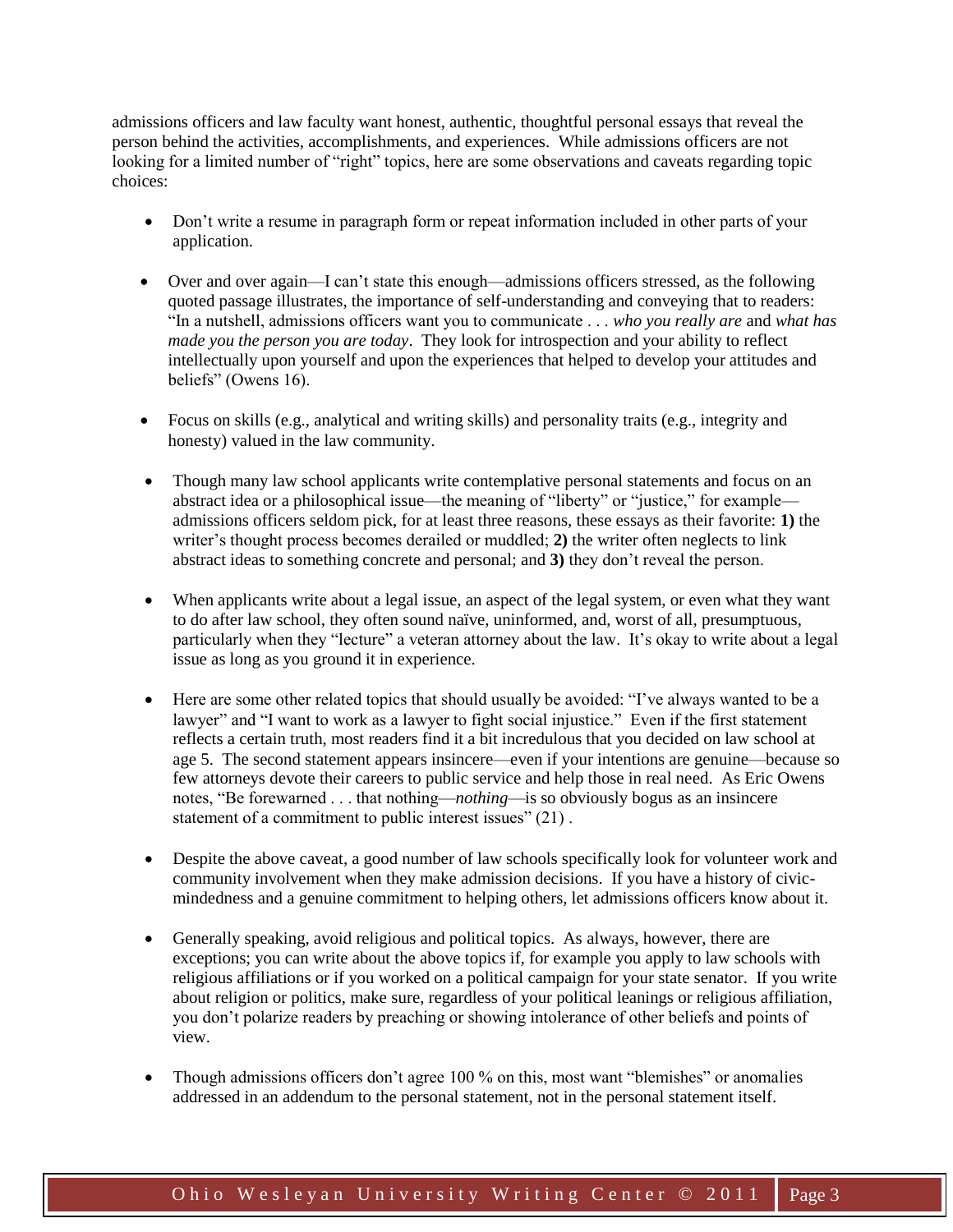- If asked to write about a blemish, deficiency, or shortcoming, do so in a positive way. Keep this advice in mind: "Whatever the case, lay out the facts, but let your readers draw their own conclusions. Be brief and balanced. Be fair, elegant, honest. Do not launch into detailed descriptions. Explain the problem and state what you did about it. *Do not make excuses (even if they are completely legitimate excuses)*. This is no time to whine" (Owens 26). Focusing on a strength or an achievement might be the best argument for certain deficiencies, such as a low LSAT score or a less than impressive GPA. However, good reasons for having low grades working full time, for example—should be provided, if you choose to include an addendum.
- The word "diversity" appears again and again in the comments made by admissions officers. The Director of Admissions at the University of California at Berkeley said they first consider "academic potential" but diversity is a "close second."
- "Whatever experience(s) you focus on, make sure you **1)** Reveal something unique about yourself—whether it's your humor, humility, creativity, or some other quality; **2)** Write a thoughtful essay that reveals self-knowledge and insights about your experiences; **3)** Show honesty and sincerity—about yourself, about what you've done, and about your career interests and goals; **4)** Understand your strengths, weaknesses, and limitations **5)** Tailor your essay to each law school, even with an open-ended prompt.

## <span id="page-5-0"></span>*III. Organization and Development*

- Write two or three pages—or the length noted in the prompt—and avoid "organizational" gimmicks and formats, including the following: writing poetry, using an obituary, and presenting a court transcript. Other things to avoid: using a fictitious persona and writing an essay with crayons on construction paper. (You're applying to law school, not kindergarten.)
- If the prompt is open-ended, you can focus on one meaningful experience (volunteering at a homeless shelter); several related experiences on a certain theme or subject (coaching a thirdgrade girls softball team, working at a daycare center, studying child psychology); or even a range of somewhat different experiences, as long as they reveal a meaningful, coherent picture of the kind of person you are.
- Many personal statements are organized chronologically, whether it's a narrative essay or a statement of purpose that outlines how one's life experiences relate to educational plans and, ultimately, to career goals. However, depending on your topic, you might employ another pattern of organization, such as classification, process, description, comparison and contrast, or some combination of these.
- The best personal statements include a governing idea, thesis, or life-lesson that reveals your ability to think reflectively and critically about your experience. Your title should prepare readers for the main point of your essay, stated or implied in your introduction.
- Begin with an "attention-getter": an anecdote, an example, a vivid description, a startling—and meaningful—statement, a thoughtful question, or some other "technique" that captures readers' attention and, as I note above, reveals the main point of your essay. Be "concrete," specific, detailed; Nothing is more boring—ask any admissions officer—than an introduction replete with generalizations, abstract statements, or trite observations.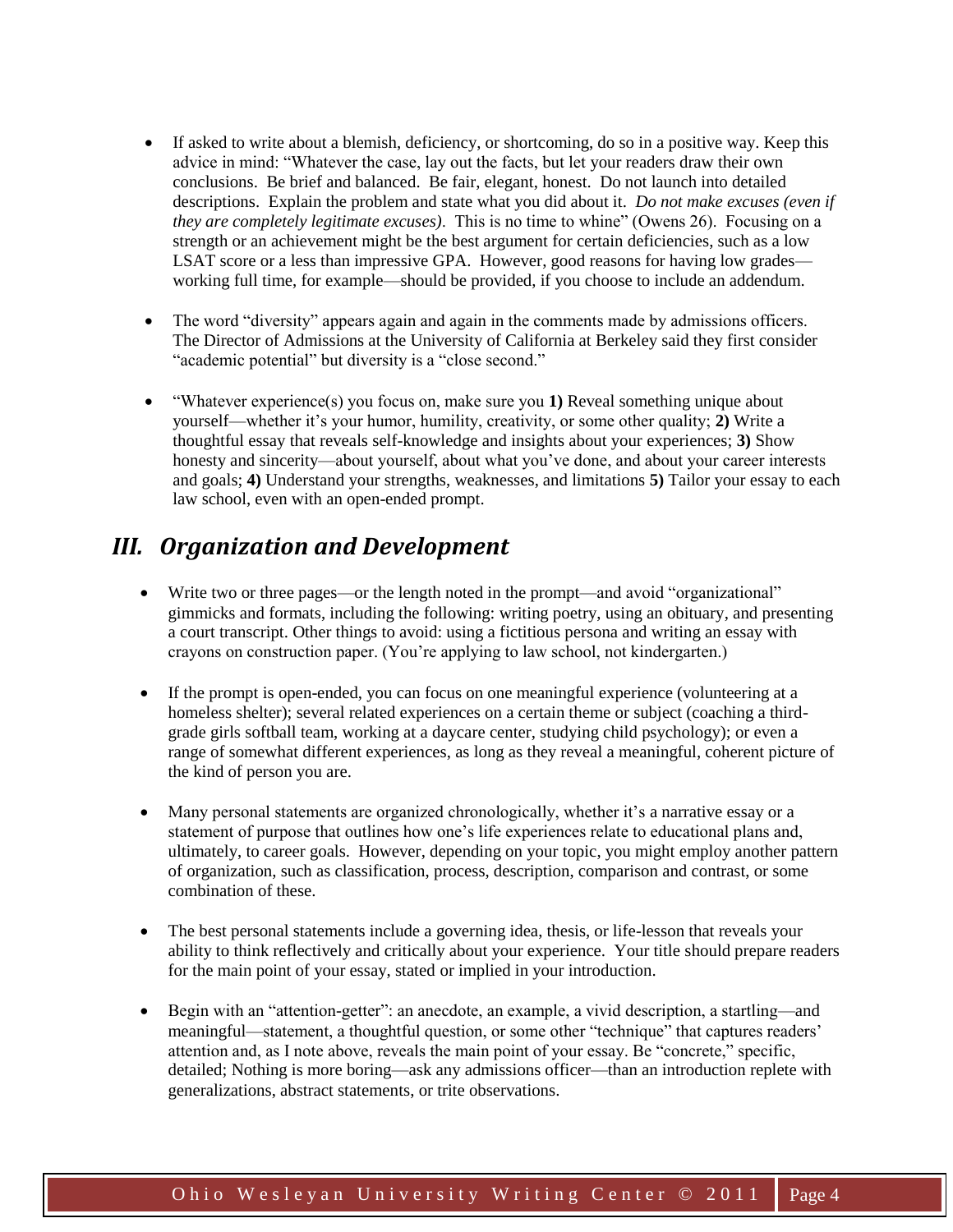**Remember This:** If the opening is weak, readers may call it quits after the first paragraph. Some evidence suggests, moreover, that a memorable opening paragraph may be the most important paragraph because it "encourages" readers to overlook writing shortcomings in subsequent paragraphs.

- These suggestions apply to your body paragraphs as well: details, examples, and anecdotes are a must. You sell yourself, support your claims—whatever words you want to use—when you include adequate evidence or support.
- Your "conclusion" should add to your discussion and bring it to a close. The best advice is to stop when you're finished; don't tack on a needless summary or add a paragraph of generalizations and empty statements. Often you can end with the preceding paragraph and bring it—and your paper—to a close by adding a memorable sentence or two.

## <span id="page-6-0"></span>*IV. Language, Style, and Tone:*

- Use "concrete" language and avoid generalizations. It's okay to adopt the language of the profession—certain words or terms—if it is appropriate to your discussion. The specialized terminology of a field (i.e., jargon), however, can be annoying and inappropriate when used as a form of posturing and as a substitute for meaningful ideas and insights.
- Avoid quotes.
- Don't over-write; admissions officers are quick to recognize stilted, overly formal, and pedantic language.
- Avoid clichés, sentimental language, and platitudes. For example: "I felt unbound joy and hopefulness when a homeless person thanked me for the meal on Thanksgiving."
- Write concisely. Because of page limitations, every word counts, so work with an experienced editor to eliminate superfluous words, phrases, and sentences. Follow these suggestions:
	- **1. Condense phrases by using a single word**—"Obviously" instead of "It is obvious that"; "Because" instead of "On the grounds that"
	- **2. Eliminate nominalizations** (verbs and adjective used as nouns)—"Victimize" instead of "Victimization"
	- **3. Condense verb phrases by using a single word**—"Consider" instead of "Give consideration to"; "Understand" instead of "Have a great understanding of"
	- **4. Edit unnecessary adverbs used as intensifiers**—"Finished" instead of "Completely finished"
	- **5. Eliminate unnecessary relative pronouns** (that, which, who, whom)—"The book I quoted was missing" instead of "The book that I had quoted was missing"
	- **6. Eliminate redundant words**—"Ready" instead of "Ready and able"; "Willing" instead of "Willing and eager"
	- **7. Minimize the use of expletive constructions** (short statements that start sentences and include "to be" verbs)—"We want" instead of "There is a desire for"; "We hope" instead of "It is to be hoped"
- Whenever possible, use the active voice—for example, "The attorney won the court case", not "The court case was won by the attorney."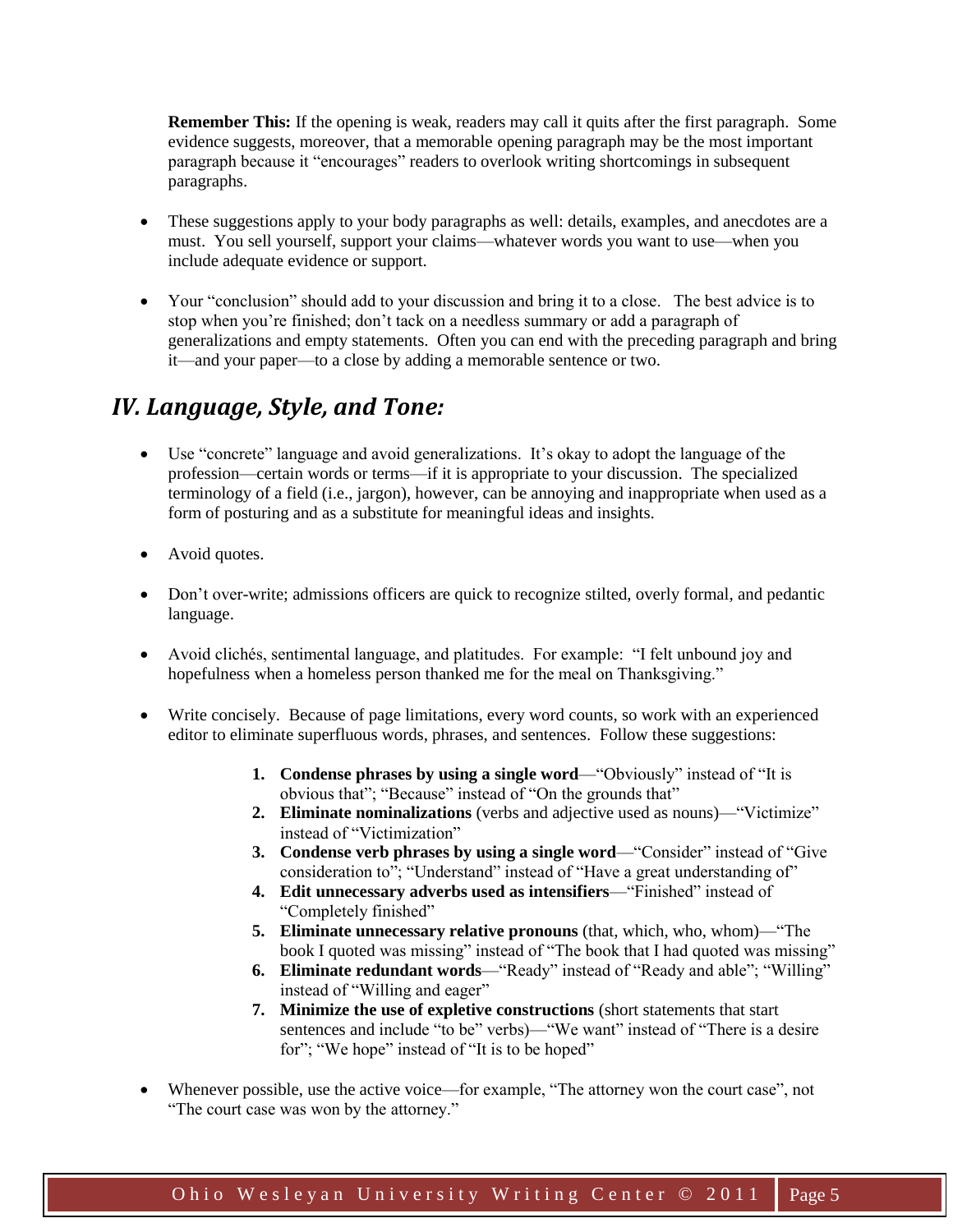- Your tone should be genuine and convey sincerity and honesty. If you "sound" inauthentic or insincere, readers may make more general assumptions about your character and integrity.
- Because the personal statement focuses on you, use the first person singular pronoun, "I," but keep it to a minimum, particularly at the beginning of sentences. And eliminate the "I thinks," "I believes," and the "I feels."

## <span id="page-7-0"></span>**Examples**

### <span id="page-7-1"></span>*I. Complete Statements*

#### **Law School Personal Statement—Example One**

*"You can't judge a book by its cover."* As a child, this was one cliche to which I was particularly devoted. In addition to the customary difficulties of adjusting to adolescence and a new school environment, I entered middle school with an unusual liability: I suffered from facial tics, the most persistent of which was a frequent, involuntary eye twitch. Only a few weeks into the seventh grade, I acquired the nickname "Blinky" and, at an age when insecurities already run rampant, my identity was permanently defined by the feature which I hated most in myself. Even back then I realized that the teasing was always affectionate, and I made friends quickly; nevertheless, I spent years with a nagging feeling that 1 was somehow aberrant. Gradually, however, my tics diminished in both frequency and intensity, and by the time I entered college they had largely disappeared.

I wanted to discuss this condition because I believe that, as an ever-present factor during many of these formative years, the experience played a major role in shaping the adult I have become. Although ten years ago I would never have foreseen that my tics could be a powerful vehicle for personal growth, I believe that the experience has helped me to develop a heightened sensitivity for those who have struggled to fit in socially. It was this factor, for example, which led me to become a Resident Assistant as an undergraduate at Stanford for two years, and which has prompted my involvement with various community service projects, giving me the opportunity to interact with troubled and disadvantaged youth.

Most importantly, as a person who often felt different while growing up—and who desperately wanted the other kids to judge the content of the book, rather than the quality of the cover—I have always made an effort in both my personal and in my professional life to scratch well beneath the surface, to determine whether the substance actually matches the form. My decision to attend law school also reflects this tendency. Although I have long had an interest in the law as an academic discipline, my work experience since graduating has given me the opportunity to confirm that my academic interests would extend to the real-world application of legal principles. To this end, I purposefully chose jobs that provided two very distinct perspectives on the practice of law: as a legal assistant, I became acquainted with both the advantages and disadvantages of private practice, while my current position in Senator X's office has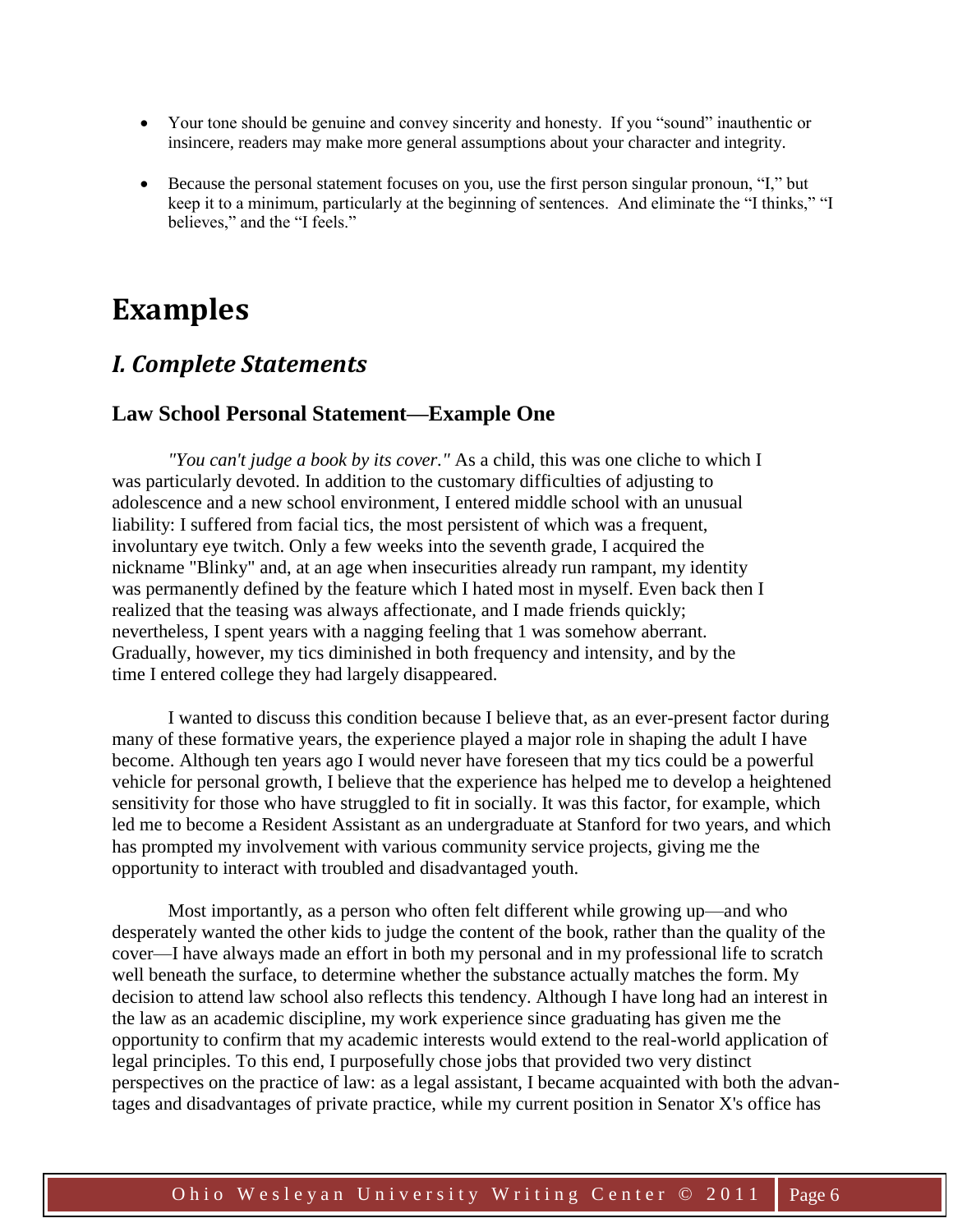offered a glimpse of how the law may be used constructively in the public sector. Although my own long-term goals are geared more towards the latter, both positions have equally impressed upon me the unique potential which exists in the law to make a direct, positive impact on people's lives.

Working for the law firm, I was initially turned off by the formal language which permeated all writing and discourse ("Aforementioned • legalese had heretofore proven incomprehensible"). As one not familiar with the jargon, I found the law to be pretentious and distant. Gradually, however, I began to sort out the shades of difference between a "motion in limine" and a "56(f) motion," and I came to understand the law as a vast set of rules which could, with intelligence and creativity, genuinely be used on behalf of values such as fairness and justice. In addition to my primary assignment on an antitrust case, some exposure to pro bono work further convinced me that the law has a very important role to play in our society.

Similarly, my first impressions of Capitol Hill were not altogether favorable. Not only did I struggle to negotiate my way through the labyrinth of underground tunnels in order to find the cafeteria, but 1 was again forced to adapt to a specialized language, this time the unique lexicon of lobbyists and congressional staffers. As with my experience at the law firm, though, I soon realized the practical application of the laws which are written here in Congress. Unlike most of the general public, who see only the final version of a bill, being part of the legislative process has forced me to examine all sides of any given issue. Although politics can make this process agonizingly slow and inefficient, my work here has given me a greater appreciation for the way that laws affect our constituents back home.

Given my own particular skills and abilities, I am now convinced that the law presents the single greatest chance for me to make a difference, both in the lives of individuals and in terms of influencing the broader fabric of society. I am confident that my insistence on looking beyond those first impressions has provided me with an exciting opportunity, just as I would like to think that those seventh graders who eventually managed to look beyond an awkward physical trait also discovered something worthwhile.

(Dowhan, Dowhan, and Kaufman 45)

#### **Law School Personal Statement—Example Two**

I am an activist with a commitment to fighting for progressive causes through legislation, policy, and grassroots organizing. While I have participated in many varied projects from editing a sexuality education curriculum to campaigning for gay rights as a local boardmember of [the statewide gay rights organization], I am most concerned with reproductive health issues. In this statement I will explain how I gained expertise in this field through both academic and professional work from 1988 to the present. Through this work I have acquired the intellectual foundation and the concrete experience to be an effective advocate for citizens' right to sexuality education and health care.

At [school] I began my commitment to reproductive health. I earned the right to design my own major in women's studies and legal issues, for which I took courses in feminism and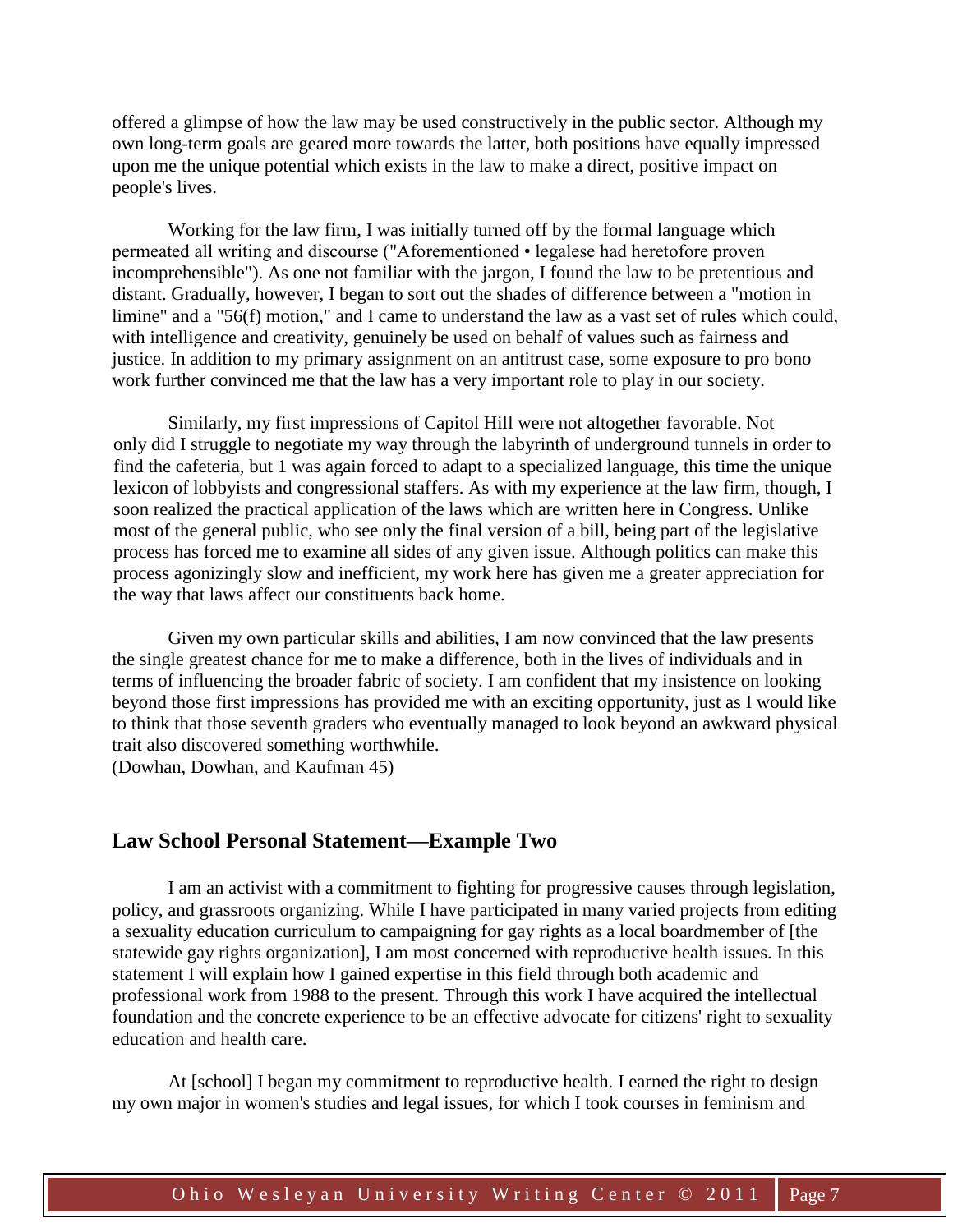wrote on the developing legal precedent recognizing fetal rights. During my year at [school] I studied the impact the abortion pill RU 486 might have on the National Health Service, researched the evolving debate about the drug in the Euro-pean press, and presented my findings at a Women's Studies Department seminar upon my return to the U.S. In my senior thesis on the legal treatment of pregnant substance abusers, I addressed the difficulties associated with prosecuting these women and proposed alternative approaches.

While I was a student, I gained professional experience as a birth control counselor at the University health clinic. I also worked as a Planned Parenthood educator, for which I edited a sexuality education curriculum and designed and taught community programs on contraception, AIDS, puberty, and sexual abuse prevention.

When I moved to a small desert town in the Western United States, I volunteered for a democratic congressional campaign, where I briefed the candidate on abortion rights and sexuality issues in health care reform. I met the executive director of the regional Planned Parent hood, and convinced her to hire me as the agency's first Director of Public Affairs. I coordinated grassroots lobbying efforts on pending leg

islation including the state's health care reform bill, clinic access bill, and anti-gay rights legislation.

I quickly learned that this small town was far more conservative than my university's eastern college community. Many of Planned Parent-hood's efforts to promote sexuality education were thwarted. I decided to discover who opposed the agency and what their tactics were. My research uncovered a network of local activists, some of whom had connections to state and nationwide Conservative organizations. I attended many meetings and followed public right-wing activity such as the campaign to teach creationism in our local schools. I published my findings in an op-ed piece for our local paper, and as a front page article for a west-coast human rights newsletter. I have enclosed copies of these publications for you.

When my State Senator asked me to manage his reelection campaign, I eagerly accepted since I knew he had worked hard in support of health care and civil rights. The position also offered me greater professional responsibility. Even though we lost the election, the campaign was an invaluable lesson in creating an effective political message, managing hundreds of volunteers, working in coalition with other campaigns, designing advertising, and fundraising.

I had hoped to work in the state capitol after the campaign, and I am now working for a state level health care advocacy organization which employs a lobbyist and coordinates grassroots strategy. In my new position I am researching legislation, helping the director design lobbying strategies, and keeping affiliated organizations throughout the state informed about evolving policy and bills.

While I believe that I have developed both academic and professional expertise in reproductive health policy, health care reform, and political organizing, I would like to acquire the skills and power to make a bigger difference. Law school would provide me with the technical skills and professional influence to be more effective in confronting right-wing litigation and initiatives and in designing and advocating for progressive social policy. After law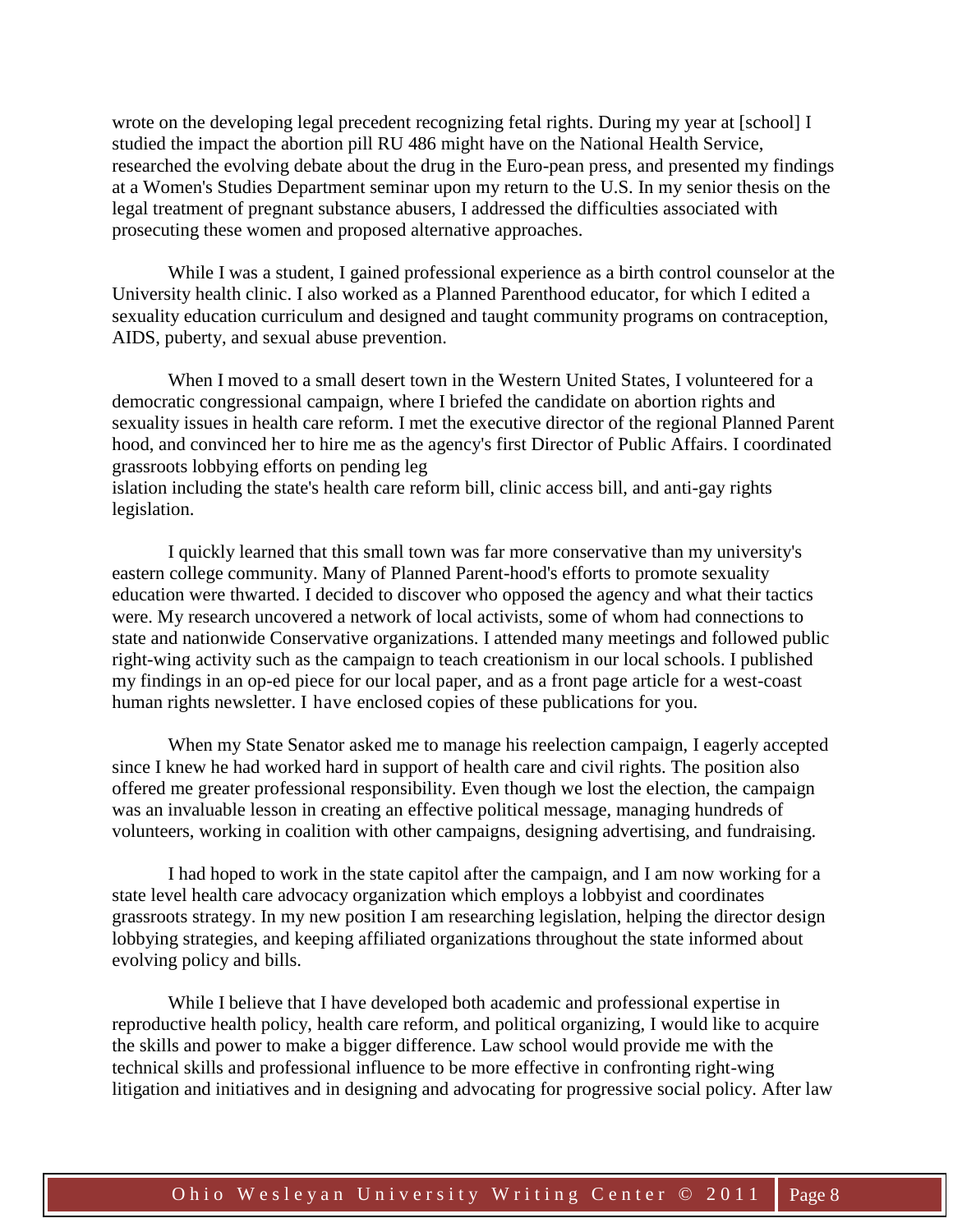school, I envision working for a nonprofit organization such as the ACLU Reproductive Freedom Project, or working in government drafting and analyzing reproductive health policy and legislation.

(Dowhan, Dowhan, and Kaufman 67)

#### **Law School Personal Statement—Example Three**

At the age of eighteen, I never expected to receive so much attention. After two years of trying to persuade the local Scout council to abandon its widespread use of the Confederate battle flag, my letter to the National Office paid off. Newspapers nationwide reported that my letter spurred the Boy Scouts of America to issue a policy restricting use of the flag. As a conservative white Southerner whose family moved here in 1635, I had to explain that this policy was not just politically correct, but that it made sense.

Nine years ago, I was inducted into the Order of the Arrow (OA), a selective Scout organization designed to encourage leadership and community service. My seventy-member induction class included twenty black Scouts, but I never saw more than one or two of them at OA events. I became concerned that the OA was not developing leaders from one-third of our state's population, and wondered why blacks returned so rarely. I remembered the pervasiveness of the Confederate flag on induction weekend—decorating mugs and T-shirts, hanging from flagpoles and in the dining hall. While I knew the flag was not the root cause of the problem, I decided that its removal would help keep black Scouts in the OA.

Therefore, as editor of the regional OA newsletter, I published an article critical of the flag. Several black Scouts quietly confirmed my suspicions. One Scout recalled that his mother, seeing the flags in the camp dining hall, pulled him aside and whispered, "I don't think we're welcome here." More typical was the response of a prominent Scout leader, who angrily demanded to know why any debate was even necessary since "we only have two blacks in the lodge anyway." I could not believe how thoroughly he had missed my point.

Though my local efforts were thwarted, I still believed that Scouting should abandon the flag. One year later, my letter to the National Office prompted the new policy and ignited a storm of public debate. Critics blasted my disrespect for Southern tradition, misinterpreting my desire to help the South as an apology for the Civil War. I am proud of my relatives who fought and died for the Confederacy, but it is not their image that the flag represents when it is used at twentieth century Scout meetings, football games, and NASCAR races. Scouts began using the flag in the 1950s, about the time Georgia and South Carolina raised it over their State Houses. The flag is a response to unpopular Supreme Court justices, not invading armies.

Ironically, [school's] student newspaper has charged that I lack compassion and only represent white male fraternity members on a fraternity-dominated campus. The newspaper did not endorse me for student body president because I refused to give unconditional support to every cause, including de-emphasis of Western curricula and mandatory hiring quotas for black faculty. The editors downplayed my leading role in establishing the first main campus housing for a black fraternity, a woman's selective group, and a multicultural organization, because they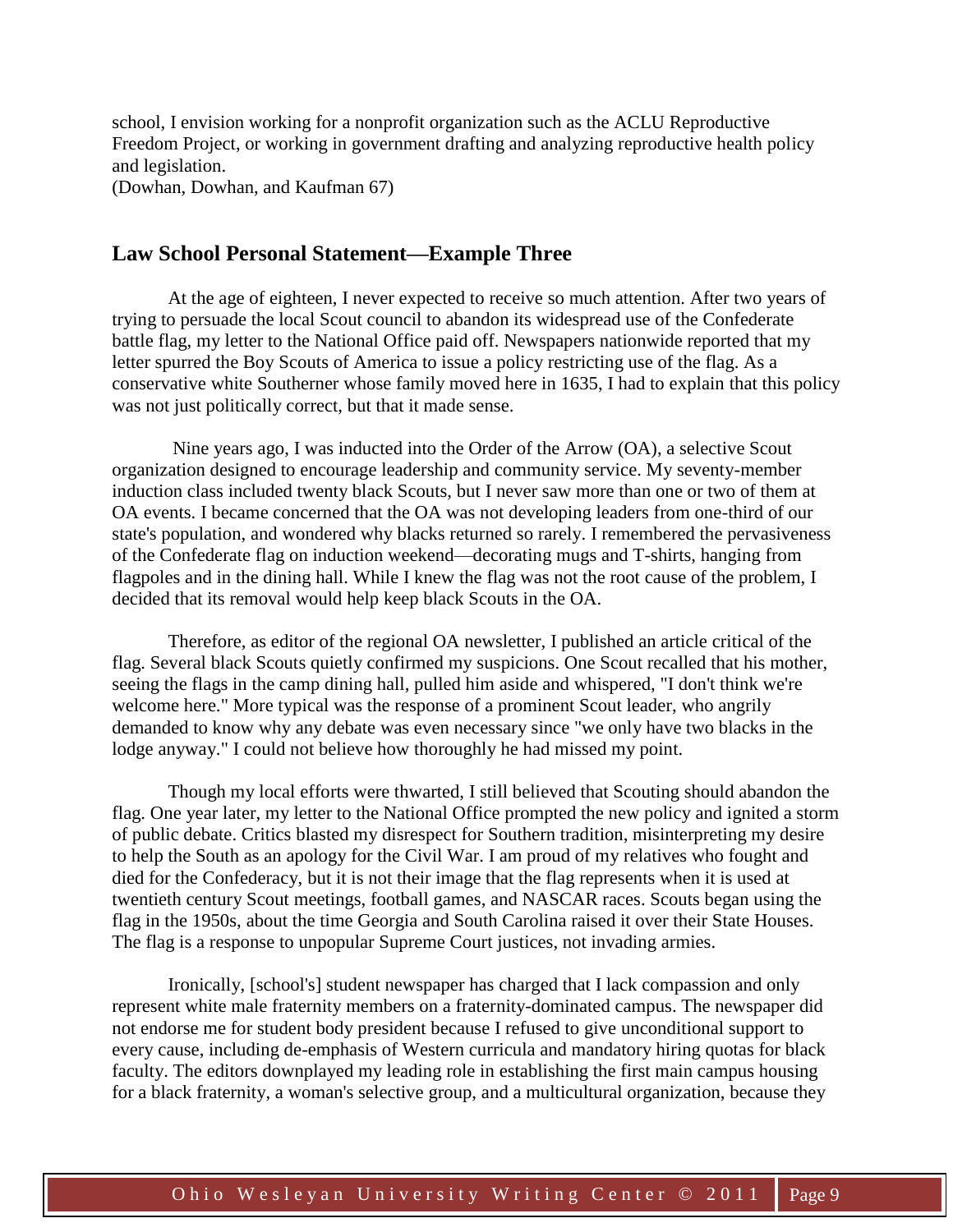believed that the fraternities should have been kicked off campus instead. Nonetheless, I was the first person to be elected without their endorsement in twenty years because students recognized my commitment to the entire community.

The battle flag has slowly disappeared from Scouting, and [school's] campus better reflects the school's diversity. While integration is still a distant goal, these changes are small steps in the right direction. I sought practical improvements through independent thinking, perseverance, and tenacity in the face of fierce criticism. A legal education would give me tools to better use these abilities. I am not headed to law school on a mission, but I see law as an opportunity to contribute as we build our future. (Dowhan, Dowhan, and Kaufman 80)

#### **Law School Personal Statement—Example Four**

What the hell am I doing? This question recurred frequently as I made the two hour drive from Stanford to Sacramento. Even turning the stereo up so loud I could hear my vents rattle didn't distract me for long. My fixation should have been no surprise. Had I told most pf my friends where 1 intended to spend the next two days I would have been answered with vacuous eyes and gaping mouths. I had agreed to attend a convention that was being held way out in Sacramento. What was unusual was that I was attending a convention of the California College Republicans.

I do not mean to suggest that there is anything inherently wrong with the G.O.P., but it simply has never been my cup of tea. Back in elementary school I accepted that the Republicans were running the country (via the White House) and doing a deplorable job of it. Before I understood what party identification was all about I knew the words Reagan and Bush and came to identify these names with all of the major inequities and plights of America. The problem of race relations were caused by Republican insensitivity, as were the problems of poverty, poor education and the threat of nuclear war. The government was an old conservative beast that was apathetic to the difficulties of the underprivileged. That was the setting in which I grew up and even as I undertook the eternal drive to Sacramento I could not escape the oppressive feeling that I was betraying my past. How did I get to this point?

I guess it all started back in high school. All those years of private schooling can have a profound effect on a person's attitude. Sure, I was used to cheering the liberal cause and disdaining any hint of conservatism, but it was the trendy thing to do. Western Massachusetts was a place where everyone. Blacks, Whites, Latinos, homosexuals, poor, wealthy, even those afflicted with AIDS, seemed to get along okay. It never seemed idealistic that a multicultural and tolerant America was a coveted possibility.

I soon realized that I was developing opinions that were inconsistent with my claimed ideology. Back in 1991 the specter of Clarence Thomas brought the concept of a black conservative to national attention and it was not received well. Yet in spite of how ardently I joined the criticism, I found myself agreeing with some of what he had to say. Maybe affirmative action is being carried to a harmful extreme, and maybe a lot of people spend too much time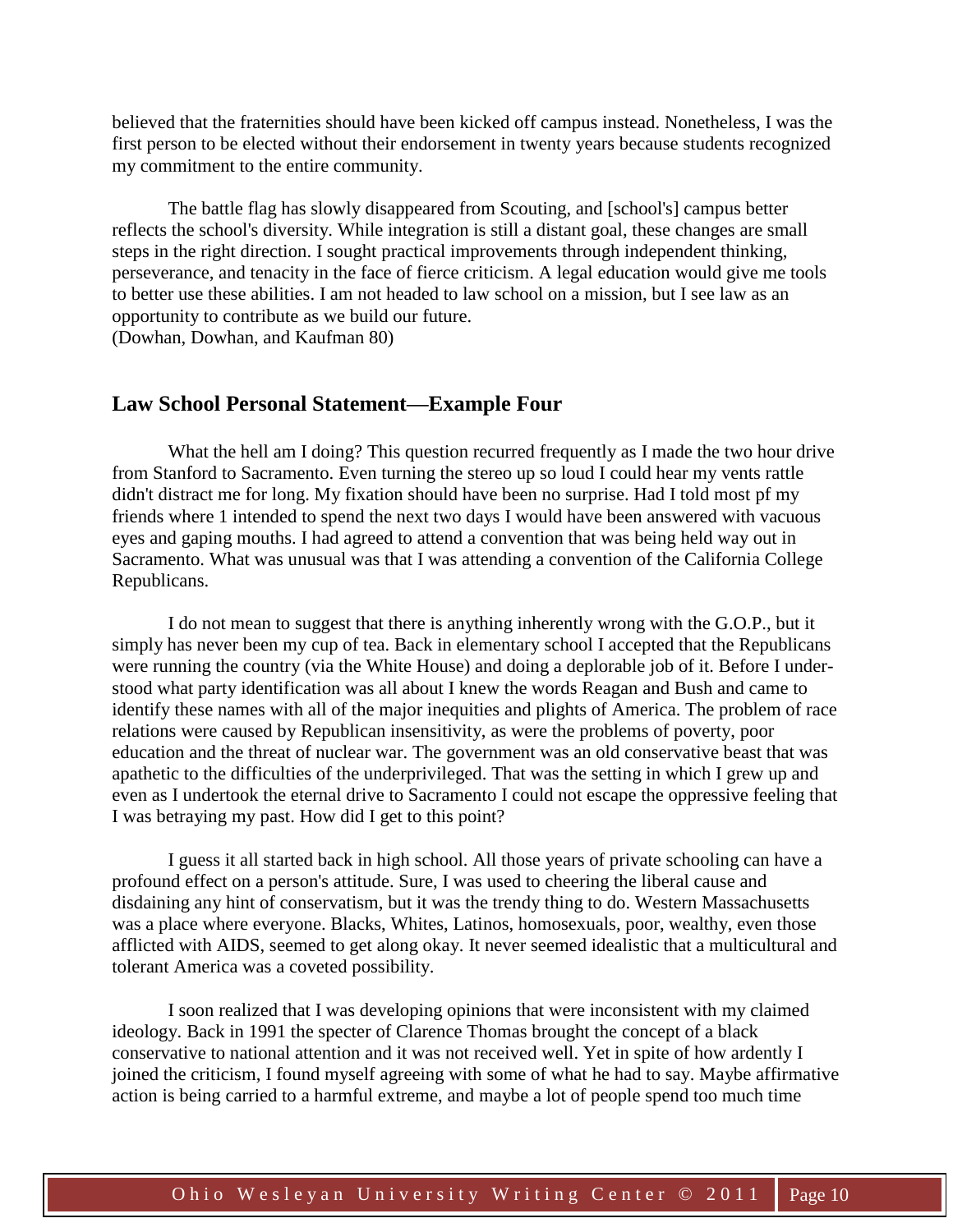looking for scapegoats instead of accepting primary responsibility for their own unfortunate situation. Regardless, what was clear over my college years was that even though the labels Democrat and Republican were on opposite sides of my spectrum of virtue, my own views were not so easily categorized.

My sophomore year in college I was engaged in a conversation surrounding the recent presidential election and a student reacted with surprise when I mentioned that I supported Clinton. She thought I was a Republican because I spent most of my time hanging around people who were. I was stunned. The last thing I ever wanted was for anyone to guess that I endorsed the Republican party or anything it stood for. I have often heard Republicans say to me that my opinions are not all as liberal as I think and that there was room for me under the G.O.P.'s "big tent." I heard those remarks so often that they eventually began to lose their shock value. Yet always, I was content in my belief that I was, undeniably, a true liberal. But after some tumultuous ideological dashes in college I wound up among friends who were active in the college Republican cause and sought to drag me in.

The prospect of attending this convention was unappealing, but the truth was I had nothing better to do that Friday night. Besides, I needed to clarify to myself that even though I had shifted slightly to the right in recent years, i had not made a complete turn around. So I packed a bag, put on a suit (I couldn't help expressing my liberal slant, I wore a lavender shirt with a black and purple tie) and headed into the lion's den.

For the first time in my life I felt like a foreigner in America. I walked into the hotel lobby and a huge banner circumnavigated the far wall like a frieze reading: "Doing time in San Clinton...836 days until parole!" I came across people who wore buttons reading: "Rush Limbaugh in '96," "Clinton-Gore, out in four!" and "Hillary free zone." At one point the entire convention was howling madly after hearing a speech written by Patrick Buchanan. Later everyone around me rose and saluted a slide projection of Ronald Reagan sitting in the Oval Office. All I could think of was what my English teacher during my senior year of high school once said: "the nice thing about right-wingers is they always fulfill your worst expectations of them.".The most harrowing aspect of the convention was the awkwardness that accompanied me wherever I went. As I walked around I felt like a novelty. I was one of only four black students there (none female). Normally this would mean nothing to me but suddenly I became aware of the homogeneity of the assembly. People often complain about feeling indoctrinated by multiculturalism or political correctness in college, but I actually began to miss those institutions. Sure, I normally am indifferent to the racial composition of a social function, but I generally do not feel suspicious of anyone's predetermined attitude toward me. How could I feel at home amongst a subculture whose rhetoric stereotypes me as a violent criminal, welfare abuser, drug addict, or beneficiary of undeserved educational opportunity? You can only put on a happy face for so long before the sideways glances and whispers as you roam the halls begin to weigh on your conscience. At one point some student running for a California Republicans elected position gave a speech in which he began "I am pro-family, I oppose abortion, I am pro-gun and I am anti-expansion of rights for sodomites." My first reaction? I was inclined to scream at this thick headed neo-nazi and ask him if he had been to any good cross burnings lately. But then I reflected carefully on the situation. Maybe tolerance means I have to stomach the opinions of people who make me nauseous. Maybe, just maybe if I dislike what I have seen and heard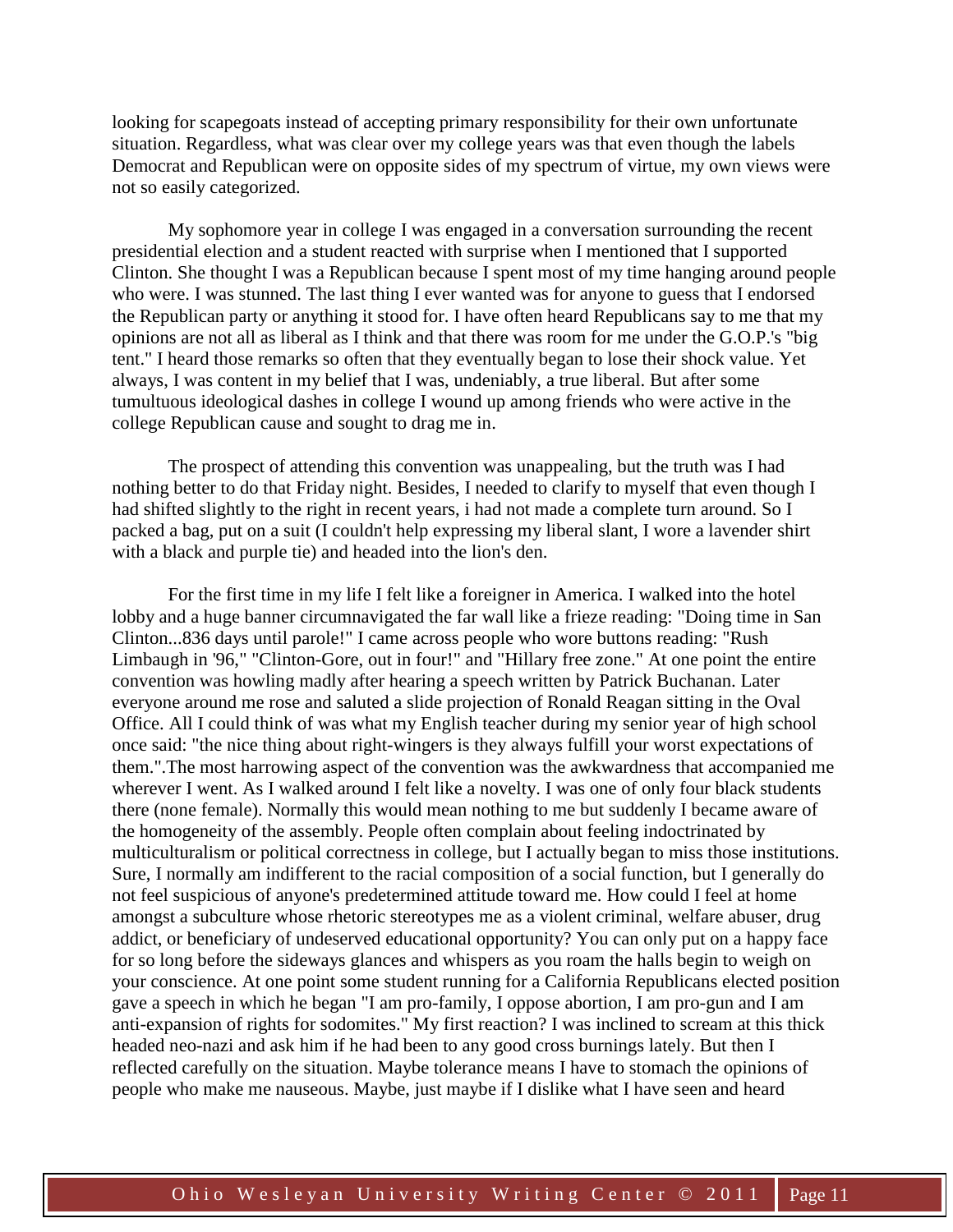throughout the weekend then I am the one who simply does not belong. Maybe my convictions have been correct all along; the Republican party is not for me.

I left the convention before the major event had taken place: the election of College Republican officers. Interestingly that was why my friends wanted me there. The more bodies they had representing Stanford, the more votes they could cast in their favor. Since I hated the experience and I left before I could make good on the favor I promised, I wondered, what had I gained?

I was obsessed with this enigma on the way home. I had driven more than two hours to be somewhere I had no desire to go and interact with people I had no desire to meet. On top of all of that I had a paper due the next day in a seminar and had not even started working on it. After the two hour drive back I would have roughly forty-five minutes before I had to go to work at the library, which for me always signaled the end of my weekend. These definitely were not the most fun and productive two days of my life.

But somehow I felt a hint of satisfaction or maybe even a bit of relief. At least I better understood why my political identification was appropriate. I hated masquerading as a conservative Republican, not just because I had to deceive people who were polite to me, but also because I was denying myself. Deep down I firmly believe that some degree of affirmative action short of imposing quotas is necessary to unfreeze status quo and remedy the effects of past discrimination. I believe that women cannot be equal to men in society until they are granted full reproductive rights and we cease capitalist exploitation based on gender that pervades workplaces and homes. I believe that the equal protection clause of the Fourteenth Amendment means that it is unconstitutional for anyone to discriminate against another person based on his/her sexual orientation in the realm of employment, housing and public accommodations. I believe that the taking of human life is unjust even if exacted as a punishment by a law enforcement agency. I firmly believe in the strict separation of church and state, so much so that i would take the words "in God we trust" off of all U.S. currency. I also believe that, in the post-Cold War era, national welfare concerns should take precedence over international primacy aspirations. Now, if after all of that there may still be a place for me in the Republican party, I am eager to find out where.

My commitment to these beliefs was immersed in hostility while I attended the convention but it guided me through the event. I tried something new and simply did not like it. My clearest recollection from the whole weekend is the gorgeous sunshine as I drove back to Stanford and the exhilaration I felt as I put more and more distance between me and that hotel. I was proud of myself. I now knew that clashing with conservative dogma was not just something I did to fit into left leaning social situations, it was essential to the identity I have developed since childhood. I know myself to fit the description of an emphatically moderate liberal. I could associate with staunch conservatives while I maintained a separate and contrasting ideological posture. I was brave enough to test the strength of personal beliefs and leave confidently and calmly (although it was difficult to refrain from shouting "Clinton-Gore in '96" as I left the hotel lobby). It was a sullen, quiet time as I drove back to Stanford, yet the ride back didn't seem to take very long.

(Dowhan, Dowhan, and Kaufman 85)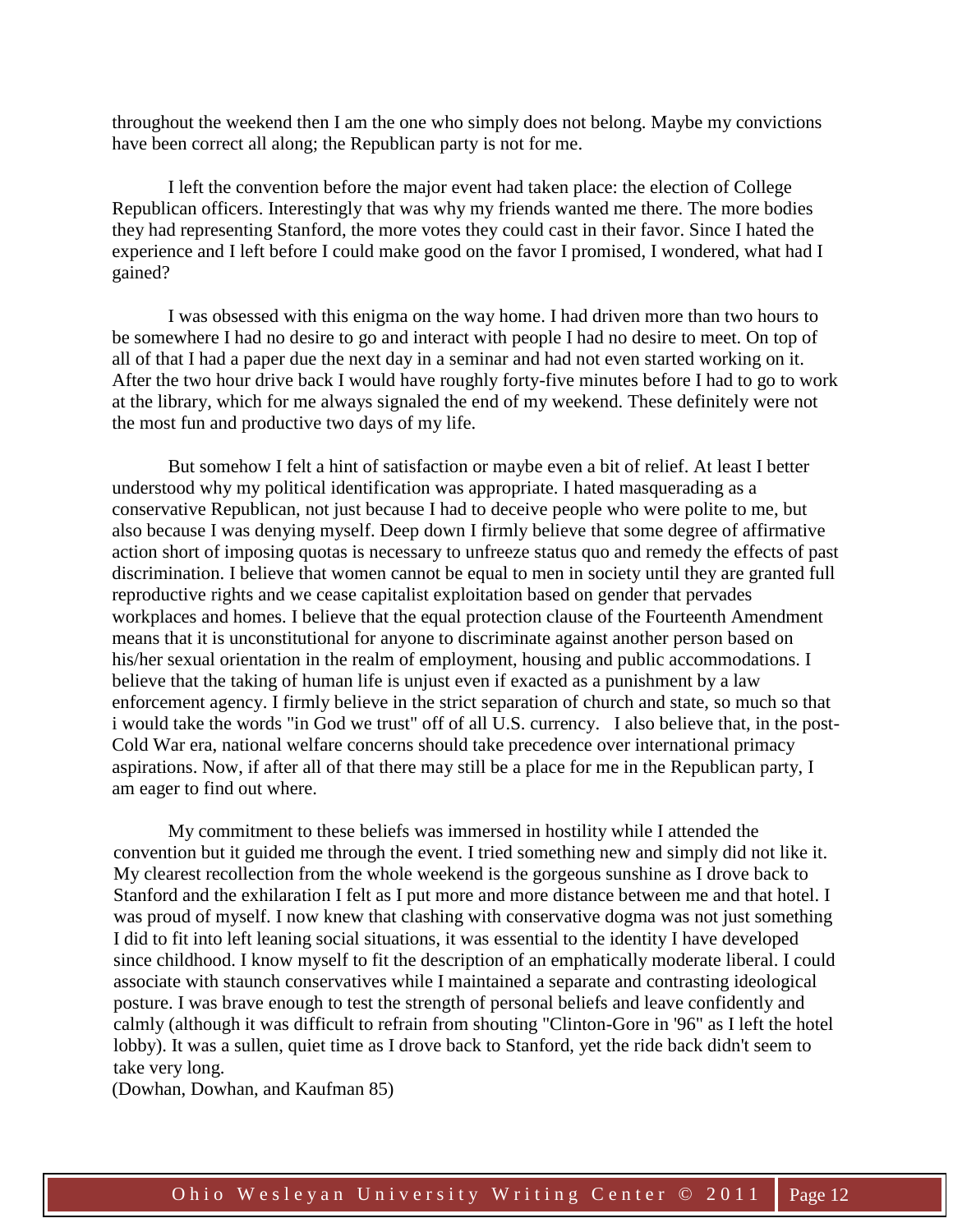#### **Law School Personal Statement—Example Five**

About three years ago, a frightful brush with a libel suit rekindled my long-dormant desire to be a lawyer. As Sunday editor of a midsize daily newspaper, I copyedited a story and wrote an accompanying headline about a survivalist camp that was in a tax dispute with the town. The camp was training its members in the use of firearms, survival skills and military tactics on a local tract of land. Soon after the story ran, my managing editor called me into his office and told me this group was suing the newspaper over the story and had specifically cited the headline, which characterized the camp as "militant." He and the executive editor assured me the coverage and headline were fair. Even so, I began to fear for my job. Sensing my concern, the managing editor had me meet with the newspaper's lawyer, who shared my boss's confidence. The lawyer was reassuring and, as I realized later, inspiring, as he discussed libel laws and his daily role in defending the newspaper and other clients. This experience taught me more than the importance of careful word choice. It reminded me how close I had come to following other career paths and of the lessons that would eventually guide me to law school.

About 10 years earlier, I chose to major in engineering as a college freshman. I did this not because I felt a calling but because engineering seemed like an impressive vocation. And that's what I believed was the point of a career: to impress people. Although I survived the rigors of firstyear college engineering classes, impressing people turned out to be insufficient motivation to truly excel. But then came a turning point: an upper-level class in Shakespeare. Verbal analysis, writing, discussion? At last something felt natural. I abandoned engineering and followed my heart through academia: social sciences, literature, religion, studying abroad. I learned the fulfillment that comes in pursuing my interests.

Toward the end of my undergraduate studies, I found myself torn between careers in law and journalism. Both fields' emphasis on communication, public service and the truth were appealing. Although law exerted the stronger emotional pull, I chose journalism because I felt better prepared for it. But in fact, I wasn't entirely ready for joumalism either. I had yet to learn the true value of hard work and focus.

In my first jobs after graduate school, I was distracted by the thought that advancement should be easier. Was I out of my league? Did I belong in this career? My concerns mounted until I tried a new tact: I would focus not on reward, but on the task at hand. Every sentence I wrote or edited would be as perfect as I could make it. With that new strategy, I achieved the success that had been eluding me: At Dow Jones Newswire, I was promoted from copy reader (junior reporter) to editor in only a year, a unique achievement. My self-confidence grew as I advanced to new responsibilities in new positions.

Indeed, the lawsuit was a rare dark moment in an otherwise joyful career. Fortunately, my anxiety over the suit was brief. The newspaper quickly prevailed, and I remained a valued editor, though I now saw myself as powerless. I was forced to watch from the sidelines while the lawyers waged the real battles. My passion for the law grew, but I hesitated from taking the leap. A final epiphany gave me the push I needed.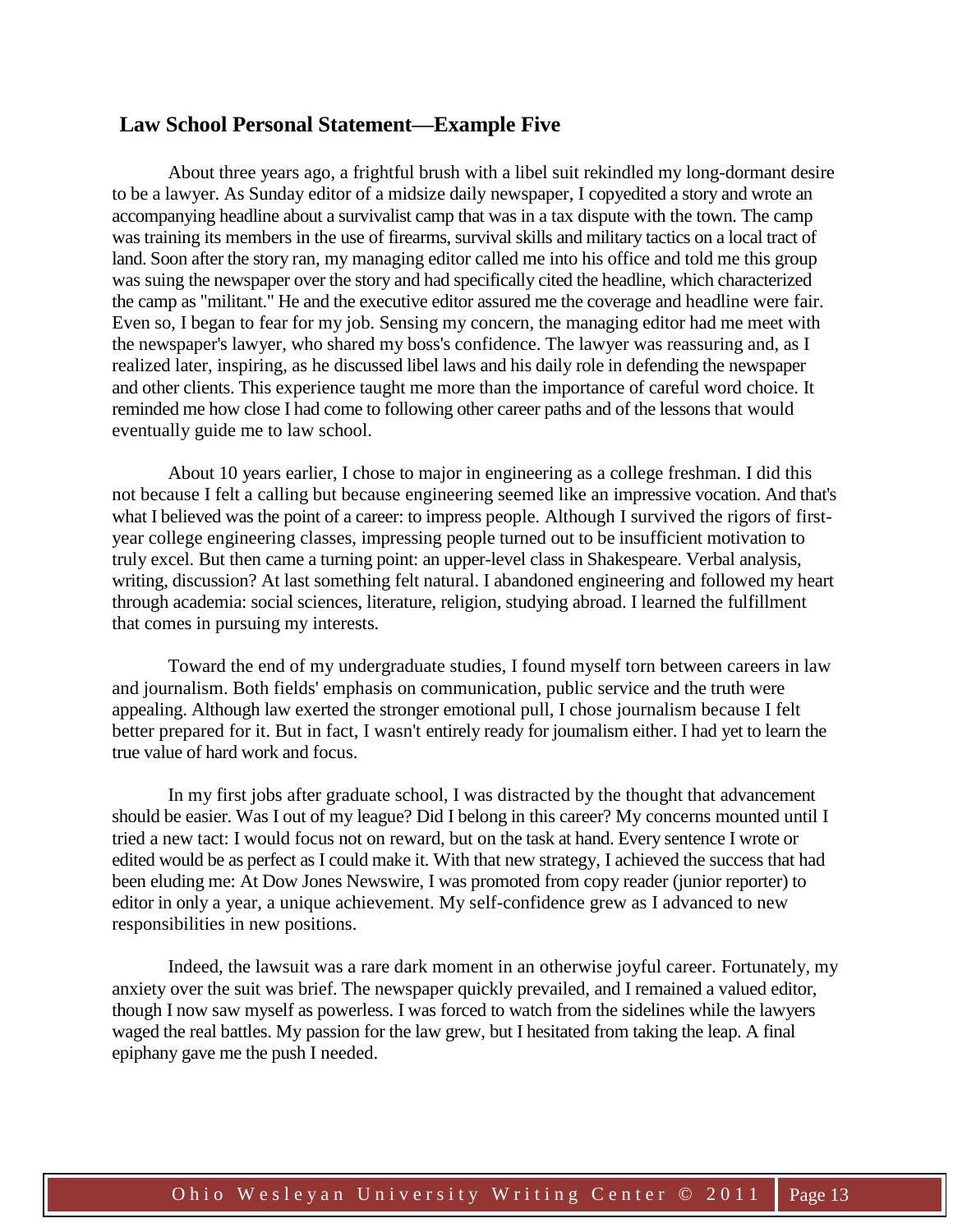About a year after the libel suit, my son was born. It was a time of happiness and introspection. I wanted my son to benefit from the lessons I've learned, but what wisdom could I possibly impart? It now seemed simple: If you pursue your interests and work hard at them, confidence and success will follow. Don't be afraid to follow your heart.

If I can give this advice, I must take it as well. (Owens and Staff 80)

#### **Law School Personal Statement—Example Six**

My father was a biker, my mother an Irish immigrant and a high-school dropout. I've got half-brothers and sisters peppered across the state of New Hampshire. I grew up on a farm.

"Learn all ya can, kid." While I waited for the school bus on icy, black mornings, these are the words my father would holler from our front porch, his pale, thin legs poking out beneath an old robe. "Learn all ya can." This was the advice he shouted back to me as he sped off on his Harley Davidson, his leather jacket billowing, his beard twisting in the wind. Through my education, volunteer work, career, and travels, I have kept my father's words with me, relying on them to carve my path in life.

I excelled in high school. I joined every club, participated in athletics, and acted on stage. I edited the school paper and took advanced classes in English and history; I graduated in the top five of my class. While in college in Boston, I did well but grew frustrated with the generality of my communications classes; I felt I wasn't learning specific skills, and I wanted to be challenged. With my father's words in mind and my Irish grandfather's encouragement, I took a year off and travelled to Ireland, my mother's birthplace. While working as a barmaid and living with my cousin in a down-at-heels north Dublin community, I quickly realized that college was a choice, that I could exploit it to excel in life or that I could grumble about it unceasingly. I discovered the vision of achievement that my grandfather had in mind when he immigrated with his family to America in the 1950s. With a promise to my mother, who had never enjoyed the luxury of a college education, that I would graduate on time no matter how many summer courses I had to take, I returned home, transferred schools, and waitressed my way through a degree in writing and literature, determined to learn all I could. My coursework at Emerson College pushed me to develop critical reading skills, refined my writing abilities, and, above all, nurtured my editorial eye, all invaluable tools in my current career and my eventual practice of law.

It was after my graduation, when I moved to New York City, that I met Jocelyn and began to further examine the implications of immigration. Jocelyn was the near-silent Haitian woman who sat at the back of a class I taught for Literacy Partners. While the class was aimed at those whose native language was English but who had somehow been lost in the shuffle of public education, we rarely turned anyone away. Jocelyn must have been around 65 years old, and her first language was Creole. At first, I overlooked Jocelyn for some of the other more loquacious students who continually brought in passionately personal projects from home to develop their skills. I had one student, a man from the Bronx, who adored Neruda and set about writing a book of love poems.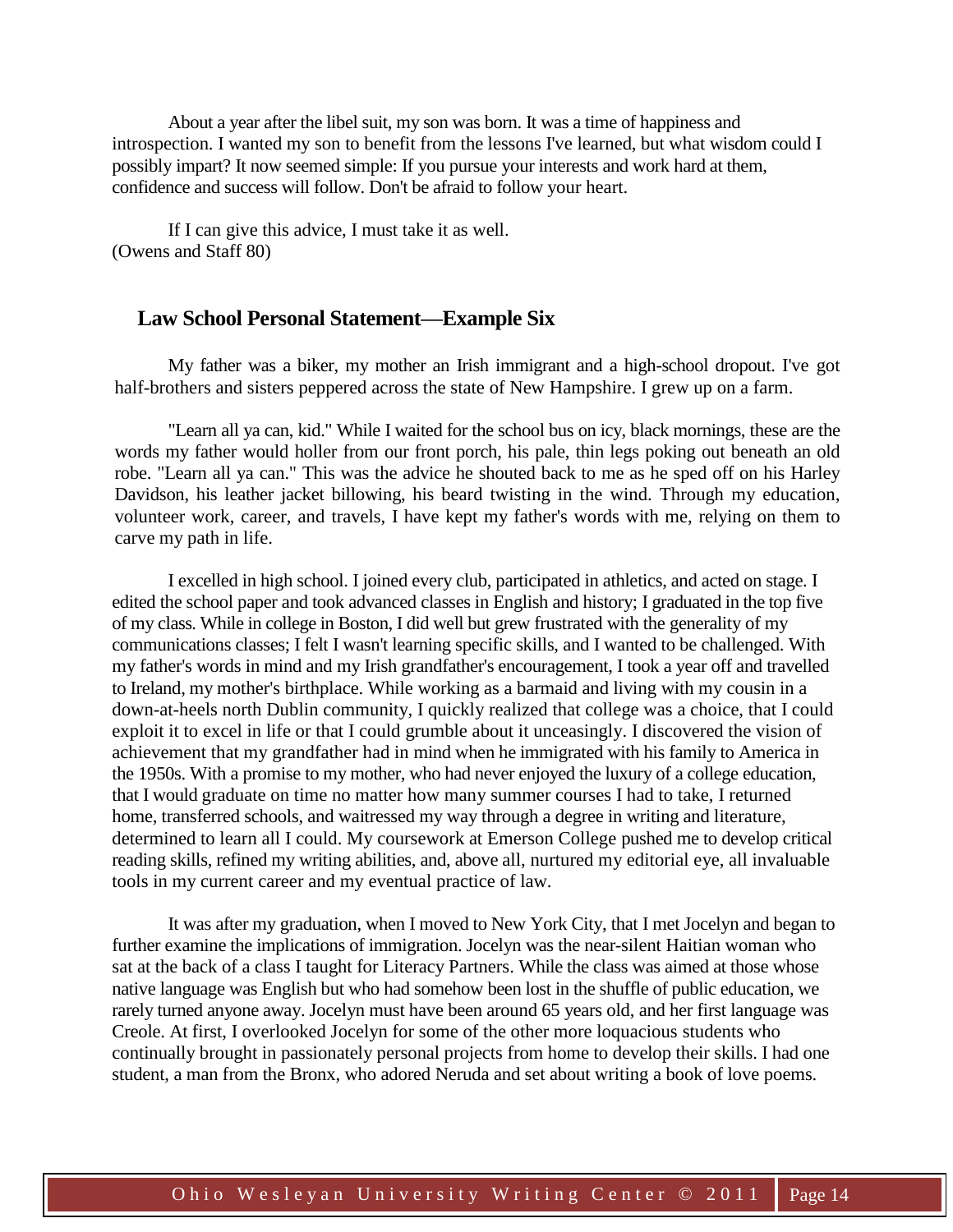Another student, Sam, who had been in and out of prison his entire life, worked on reading his Alcoholics Anonymous Bible. Jocelyn's project was to find a job as a cleaning woman.

Her dogged determination moved me. I began to seek her out in class, and I accompanied her to the job-bank computers at Federal Plaza in order to assist her in reading help-wanted advertisements. It was then that I began to realize that there are stages of immigration. I looked at my own family and observed that on the maternal side, where I am the first American, I am also the first to graduate high school, let alone college. Although my father's roots are firmly Irish, in his family I am fourth-generation American. His father had been a New York State Supreme Court Justice, a Fordham graduate, and his brothers were accountants and lawyers. They had been given opportunities that my mother's brothers had never seen. The days of the disadvantaged immigrant are far from over, but it is now less likely to be the Irish than it is to be the Mexican, Haitian or Jamaican families who struggle to find work and make a better life for their children. Over time, I found myself thinking more about the diversity of the City and the implications of immigration over generations. It was Jocelyn who revealed to me the tribulations of immigrants in America firsthand.

After my year of tutoring, I began to consider a legal career. My family is full of lawyers and I knew I had a knack for words. I was seeking more satisfying work, but I wanted to make certain that this was the path I should follow. I took a job as an assistant in a ferocious one-woman family law practice. Because the firm was so small, I was able to explore New York's legal system up close. I got to know judge's clerks; I dealt with filing offices and sat in on trials. I typed affidavits and served papers and did research in the courts' archives. I did a lot of photocopying. Then, before my all-important next step toward law school, I was approached by my former boss, who asked me to take on the role of managing editor at my last office. It was an opportunity to learn managerial skills and to oversee the production of a daily magazine with a monthly circulation of 350,000. Once again, I took my father's advice to learn all I could and jumped at the chance.

Living in New York during those years, I was overwhelmed by the mixture of races and religions I encountered, surprised and often shocked by my feelings and fears about them. The daily barrage of cultures provoked near-racist thoughts in me on several occasions, despite the fact that I had been taught tolerance as a child. I dreamed of escaping the City, to see where all of these people had come from, to begin to understand this maelstrom of identities. I needed to gamer a perspective of world cultures beyond my own Irish-Catholic one, and I could hear my father's voice pushing me to learn more. I decided to see the world for myself. In September 2001, with some trepidation at the events of that month, I left the comfort of my editorial office, where, for over two years, I had organized, scheduled and rewarded a staff of six editors, and embarked on a yearlong trip around the world.

I spent much time in Australia, Thailand, and India and travelled through New Zealand, Fiji, Turkey, Egypt and Europe. Time after time, I observed the remnants of colonial empires with their class boundaries. I looked on, troubled by the disintegration of indigenous Aboriginal culture, by the rampant alcoholism, and I was unable to avoid drawing obvious parallels with the US's own Native Americans. While in India, I heard many strange and terrible stories from Tibetan refugees, all desperate to immigrate to the US but lacking the exorbitant fees required to pay for dodgy passports. I spent the spring in the little Indian town of McLeod Ganj, while the world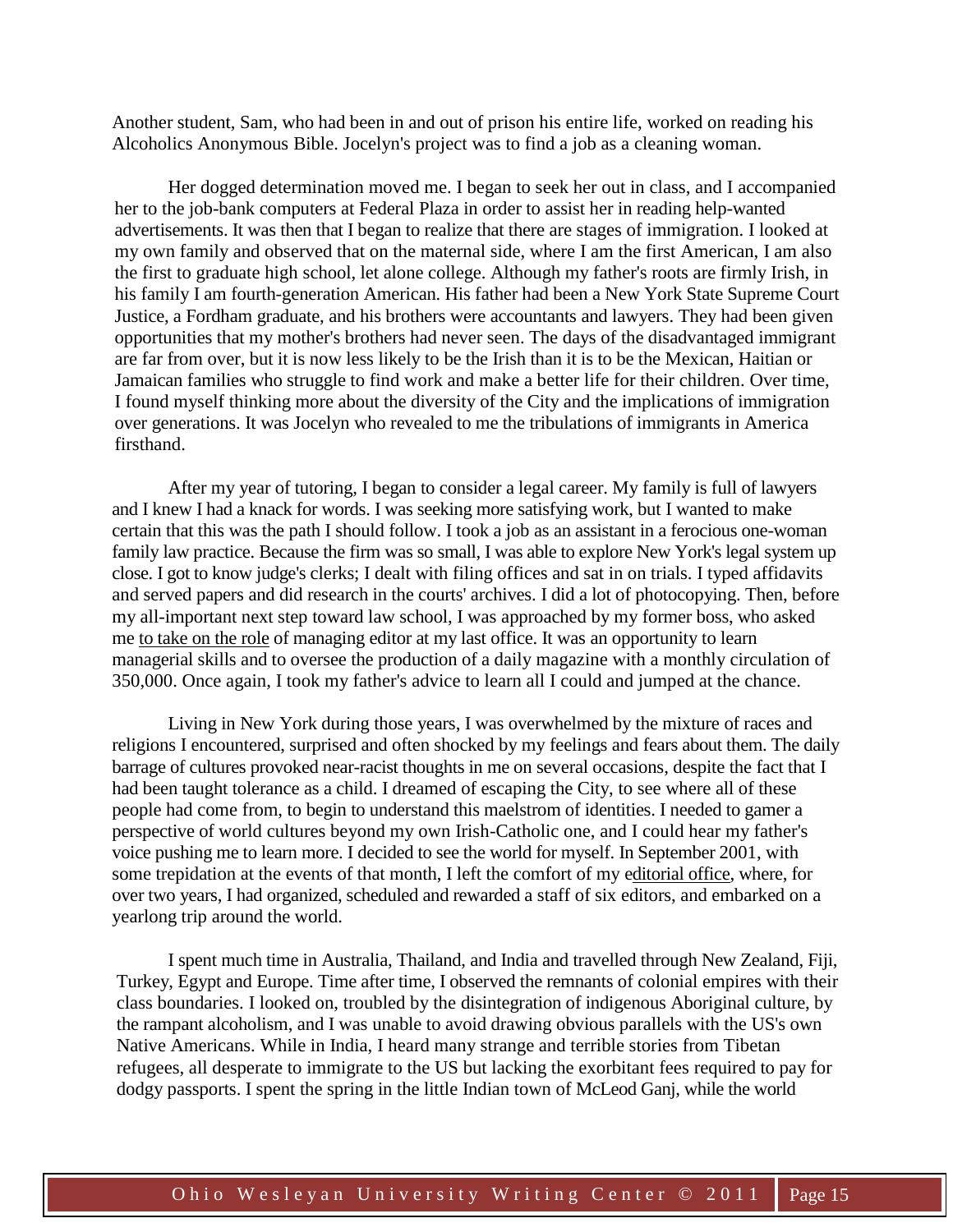watched the conflict between Pakistan and India rear its ugly head once again. I cancelled my trip to Nepal after a wave of beheadings swept through that tiny nation. Throughout my journey, opinions on religion, women's roles, and Americans washed over me. I arrived in Europe, happy to have hot showers again, but reeling from all I had learned. Armed with a widened worldview and the ability to examine issues from multiple perspectives, I focused on how I could incorporate my experiences into an academic setting. This fall, I begin a post-graduate certificate course, the first year in a master's program, at the University of London, studying race and ethnic relations. There, my studies will include courses on immigration policy and its effects on society, as well as an examination of discrimination law, war, and migration. I look forward to blending this certificate into my legal education.

My father could never have known how literally I would take his words. Throughout my life, his advice has taunted me into choosing the more unusual route, the road less travelled. His throwaway line, tossed into the wind as an afterthought, continues to push me, to set me on new paths of discovery. I cannot imagine entering law school as the person I was when I graduated from college. It is only now that I can begin to understand the fine gradations of the law's interpretation, to realize that these interpretations aim to intersect with society and somehow change it. I seek to hone my experiences through further education, especially through the lens of law, in order to understand and help shape our world, in order to learn all I can. (Owens and Staff 120)

#### **Law School Personal Statement—Example Seven**

My desire to apply to law school is not rooted in a childhood fantasy of arguing a case before a packed courtroom. I have never seen my self as trial attorney ala Perry Mason or Nora Lewin on *Law & Order.* However, I have come to recognize a legal education would enable me to advance in my career as a writer and analyst specializing in national security and global trade issues.

I first set my sights on becoming a writer around the time I learned my letters. Of course, mastering the ABC's may have been a long way from winning the Pulitzer. This minor detail did not prevent me, however, from completing three "novels" and my own version of Genesis before the age of seven. Throughout elementary and junior high school, I annoyed my teachers by writing 10-page themes whenever they asked for a few sentences. Later, as a high school and college student, I continued writing, though my attention was increasingly turned toward other subjects.

While attending Thomas Jefferson High School for Science and Technology in Alexandria, Virginia, I immersed myself in biology, chemistry, and physics. Although I dreamed of being a professional author or journalist, I had grown convinced that I needed a science background to succeed in an increasingly high-tech world. This belief stayed with me after I headed south to Williamsburg, Virginia, to attend the College of William and Mary. Only after spending my freshman and sophomore years as Chemistry major—pouring over red-band spectral signatures and inhaling sulfurous concoctions in lab—did I finally accept the fact that I was no Marie Curie. Indeed, I realized I would have to spend all my waking hours just to make it as a mediocre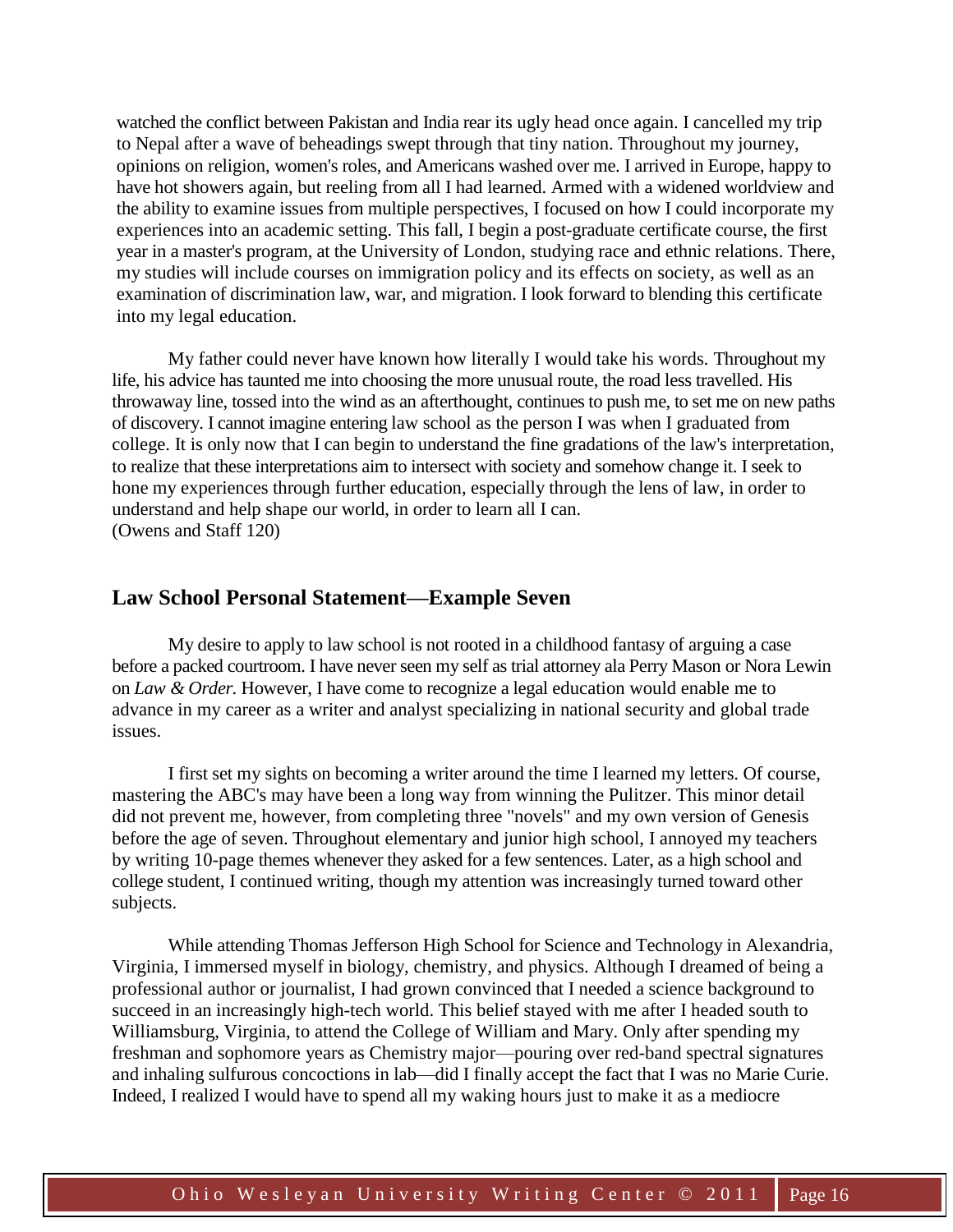chemist. Still, I wasn't comfortable switching to the Humanities (perhaps as a result of my laborious study of inertia in Physics 102). My wariness ebbed, however, in the wake of an even greater change in my college plans.

In the summer of 1998, I underwent surgery, which precluded my return to William and Mary in the Fall. Fortunately, I was able to take classes as an Extended Studies student at George Mason University, while wrapping up my period of convalescence at my home in Alexandria. The change of scenery inspired me to pursue new fields of study. I started taking courses in Shakespeare, modem American Drama, Public Policy and Middle Eastern History. At the same time, I continued studying chemistry and biology, though I no longer wished to concentrate in the hard sciences.

Ultimately, one of my George Mason professors directed me on a path that would combine my background in science and technology background with my love of writing and my new interests in government and policymaking. With her help, I secured an internship with an Annandale, Virginia-based government contractor. I spent the spring and summer of 1999 writing copy for Web sites the company managed for NASA and the Department of Energy, while taking additional classes at George Mason and George Washington University.

I returned to William in Mary in the autumn of 1999 and completed my degree in English. I then went back to work briefly as a copywriter for the Annandale contracting firm. In February 2000, I accepted a job as a researcher *at Defense News,* a publication in suburban Washington, DC, where I am now an assistant editor.

My current job entails researching and reporting on defense appropriations bills and export legislation, as well as writing daily summaries of major contracts awarded by the Department of Defense and other defense ministries worldwide. It is with enthusiasm, but some degree of trepidation, that I attempt to decode pages of legal jargon for an educated lay readership, many of which I suspect know more than I about such policies. Too often, I find I lack the legal knowledge to fully grasp bills that control how U.S. companies do business overseas, the limits to which federal agencies can go to collect covert intelligence, or the amount of funding an agency can receive in a given length of time.

On one hand, these limitations have done little to impair me in my current position, in which I am called to turn out several short stories each day on a variety of topics without going into significant detail. However, I would like to advance to more difficult reporting assignments one day. I fear I will be unable to do so without acquiring more expertise than I can obtain within the confines of my deadline-driven job. I also would like to It is a belief shared by several of my colleagues, as well as many of the senior writers and editors at my company who hold advanced degrees in law, business and related disciplines. I feel that a law degree would put me in a better position to join their ranks, particularly if I could attend school while continuing to work as a journalist.

Given my circumstances and interests, Georgetown University Law Center with Its topranked programs in intellectual property and international law is my Ideal choice. I have a colleague that is currently enrolled in the Georgetown evening law program. His generous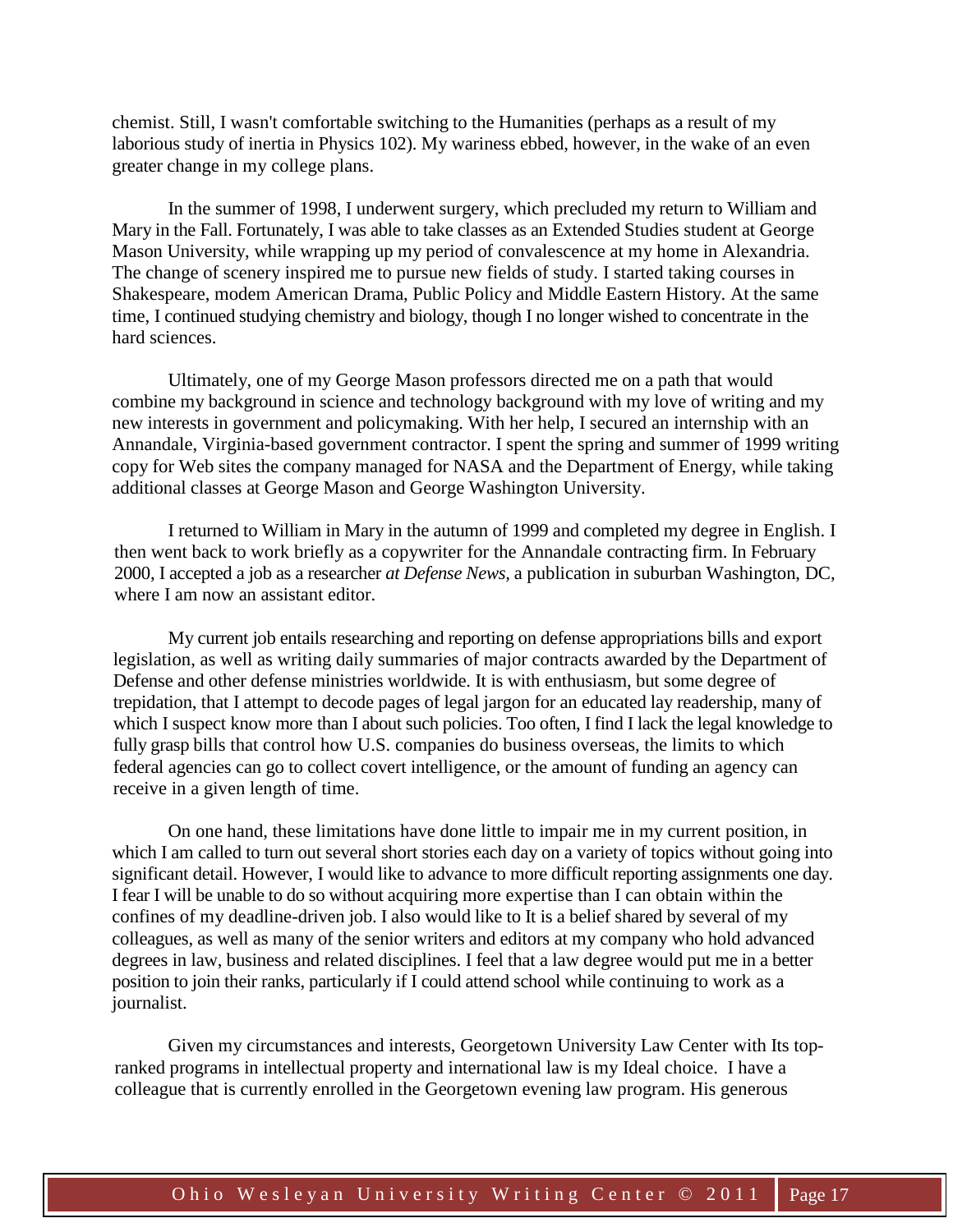feedback has helped convince me that this program also would fit my needs, in light of its flexible schedule and its emphasis on legal writing. (Owens and Staff 141)

#### **Law School Personal Statement—Example Eight**

I grew up smelling books.

My childhood room in China was also the family library, where I literally breathed books everyday for the first twelve years of my life.

Lacking an enticing toy collection, I spent most of my childhood thumbing through that collection of ancient epics, classic sonnets, philosophical treatises and historical chronicles. I discovered my favorite book when I was nine*-Dream of the Red Chamber,* a 120-chapter 18th-Century epic. Unable to put it down for two months, I even enacted some scenes with my Barbie dolls. It is still my most beloved book, one I read at least twice every year. Those dusty old books captivated me because I could become anyone—a princess, a hero, a narrator—with the turn of a page. No toy or cartoon could match that magic. Thus began my lifelong love affair with the written word and my ongoing quest for intellectual challenges.

My elementary school classroom, like the family library, witnessed many of my personal historic moments: my first taste of lipstick, first comic book, first public, first "F", first meeting with foreigners. Unlike these treasured memories, my elementary school education was rather bittersweet. With unrelenting teachers force-feeding me high school vocabularies and formulas as early as the fourth grade, learning became oppressive and dull. On the other hand, the demanding workload and the teachers' emphasis on self-discipline made me a focused listener, diligent learner, and quiet thinker. So while the test-oriented, grade-fixated Chinese education system stifled my early intellectual curiosity, it helped me develop study skills that have proved to be invaluable. From note-taking to time management, most of my study habits and work ethics were formed in those six early years. They are still with me today.

I immigrated to America when I was twelve, at the precarious dawn of adolescence, with a self-identity greener than the spring grass. My first day at school was a nightmare. I was lost and late, mute and deaf in the face of English, and stunned by the touchable presence of non-Chinese human beings. A Martian landing unexpectedly on earth, I faced both lifestyle maladjustment and an identity crisis. Here I was expected to talk and participate in classes, an act entirely foreign to someone educated to listen only. Group projects, class participation, individual presentations, these conventional exercises seemed like unconquerable challenges to me. A faltering novice in English, I felt inferior to my energetic and outspoken American classmates. I became a timid speaker, even when English was no longer a barrier. Unable to fully participate in and outside of school, I was an outsider lodging in America.

Determined to cure my fear of public speaking, I took an acting class the summer before college. Like Paul McCartney sings in "I Saw Her Standing There," "my heart went boom, when I crossed the room" filled with twenty strangers. I had to repress my impulse to flee when Charlie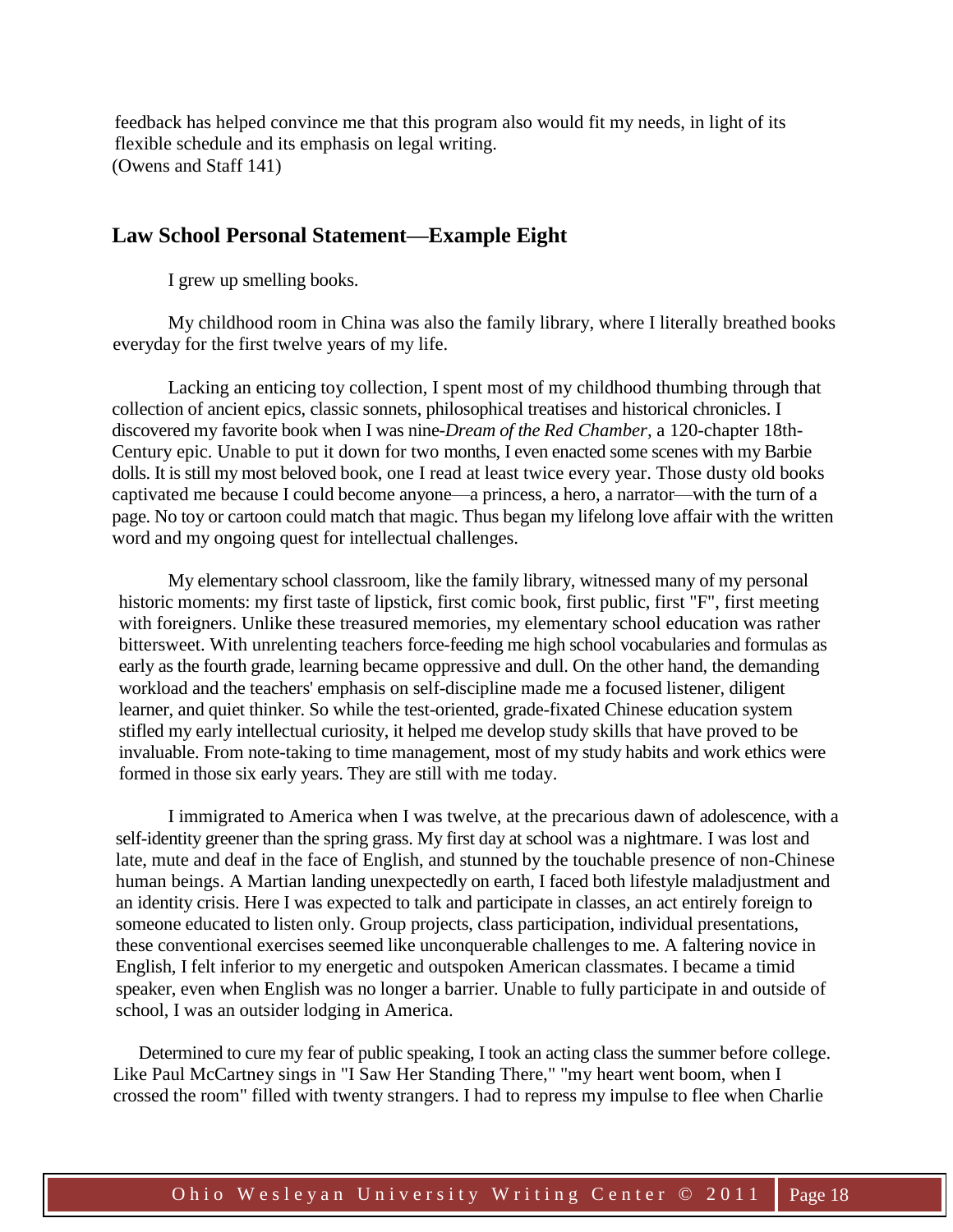(my teacher) gave the first assignment -self-introduction. Had I not swallowed my fears and stayed that day, I would not be who I am now. While standing on that little stage, reciting lines and improvising characters, a voice stirred in me. Until that moment I had not realized that I could be so spontaneous, expressive, and vocal. I never knew I could articulate my thoughts with the same candor and ease as my American classmates did. It was no easy sailing after that first day, but my anxiety was eclipsed by the thrill of rising to the challenge I had set for myself By the end of the course, public speaking and group participation were no longer my darkest fears. The only trait I retain from my silent days is a tendency to blush when I speak.

Now, I had two personas: one a circumspect Chinese, the other an opinionated American. Though others with similar background often choose one or the other, I wanted to keep both. Since parting with either persona would make me incomplete, I decided to fuse the reserved thinker and the assertive speaker into one—me. UCLA turned out to be an ideal environment for this task. The Chinese me found an academic curriculum that not only stimulated my intellectual appetite, but also fine-tuned my study skills. The American me discovered a social environment (especially in my counseling work) that further cultivated my communication abilities, both oral and written. No longer a Chinese lodging in America, I became a Chinese living in America.

I am an amphibian, born in the East but now living in the West. Finding a niche in this cultural intersection has not been easy; creating an identity that embraces both worlds is even harder. After two decades of observation, adaptation and introspection, I now enjoy the sweet reward of my efforts. Reading Chinese epics, writing English poems, making dumplings by hand, grilling hotdogs in the backyard, I feel privileged to be able to cross the cultural boundaries and explore the two worlds to my heart's content. (Owens and Staff 165)

#### **Law School Personal Statement—Example Nine**

It is appropriate that James Kunen used this question to title his book about his experiences as an attorney for the Public Defender Service. During my summer as a Yale-P.D.S. Fellow, many people posed the same question to me, and I found myself searching for the answer as well.

I began work at the Public Defender Service feeling uncertain and apprehensive. As an investigator and case assistant for an attorney in the trial division, I was to direct my energies toward the defense of clients charged with serious and violent felony crimes. Our clients might be ex-convicts or drug abusers. On "the other side" stood the U.S. Attorney whose clients were justice, order, and the protection of society. I was not confident that I was on the side of right.

As the summer progressed, however, I witnessed the steady decrease of my uncertainty. My change in attitude reveals some important lessons learned. One of these lessons is that most people, as I did, foster a stereotypical image of "those people." The clients with whom I worked were not all ex-convicts or drug addicts. Nor, as many misconceive, were all of "those people" guilty of the crimes of which they were accused. Certainly many of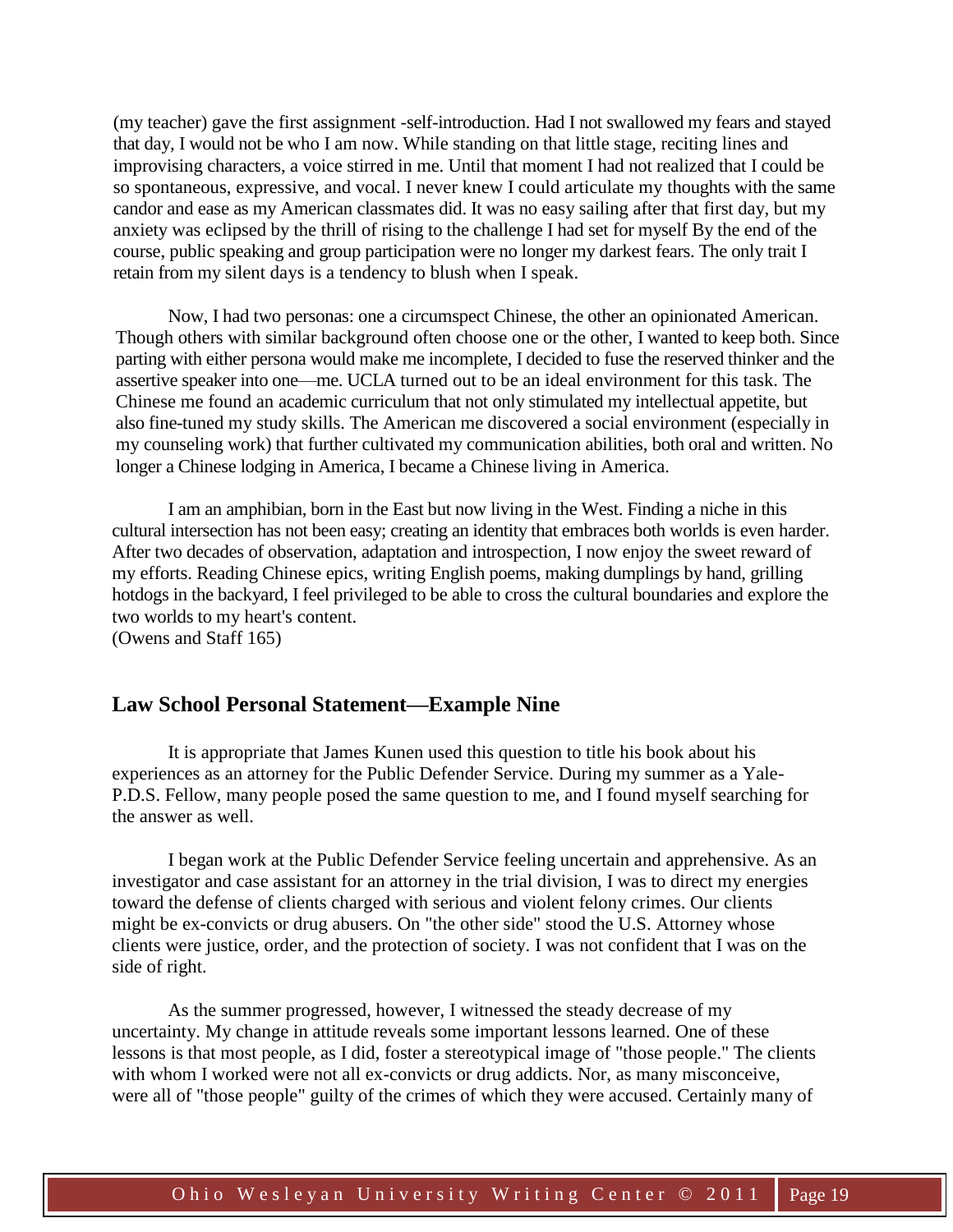our clients were guilty but their guilt in no way precluded their right to the best possible representation. The only commonality which I could observe in our clients was an inability to pay for their own defense.

Anyone working in criminal justice must observe that the system is inherently weighted against poor people. If lawyers are valued by how much money they receive for their services, then poor people are most likely to receive the lowest quality legal representation. The apprehensions that I had about defending "those people" quickly fell before the realization that their poverty causes them to be treated as inferiors before the law. Working to help the small actor assert his or her equality before a large and powerful system seems like a worthwhile service.

My greatest uncertainty about working for P.D.S. stemmed from a preconception that defense attorneys work against the service of justice to let the guilty go unpunished. My conscience was eased by my observation that this is largely untrue. For the most part, the guilty are convicted when the evidence weighs against them. Further, our system of jurisprudence assures that the conviction of the innocent is extremely rare. But does this reality mean that justice prevails? In answering this question, James Kunen makes a very astute, if sobering, observation. He says that by the time a criminal case gets to court, almost all of the injustice has already occurred. "The victim has already been victimized; the defendant, more often than not, has been subjected to every kind of abuse, from inadequate prenatal care to exclusion from the work force." In such a framework, how can any court claim to administer ultimate justice?

During my time at P.D.S, I became extremely sympathetic to our clientele. The murder case that I worked on for most of the summer resulted in an acquittal, and I was extremely proud to have been part of the defense team. Nevertheless, there are aspects of criminal defense which still trouble me. Removed from the environment of P.D.S., many of my doubts about the role of defense attorney return. I anticipate that my legal education will enable me to explore this problem farther and will allow me to consider it in a more enlightened perspective.

(Curry and Baer 50)

#### **Law School Personal Statement—Example Ten**

Like many, I suspect, who have been born into opportunity— into relative affluence and some intelligence—I have had difficulty eliminating the possible. This may not be a worthy lament, but it is a genuine one, one which has claimed much of the eighteen or so months following my graduation from college.

The typical college student comes upon graduation as upon a precipice, and many months of obsessive communal anticipation somehow fail to mitigate the abruptness of that moment in which he or she finally toes its edge. For the summa cum laude graduate of an elite school, this precipice is high indeed: so high, in fact, that he is told "the world is at his feet." At his back, thrusting him forward, is a life of high achievement on a carefully mapped, gently sloped course.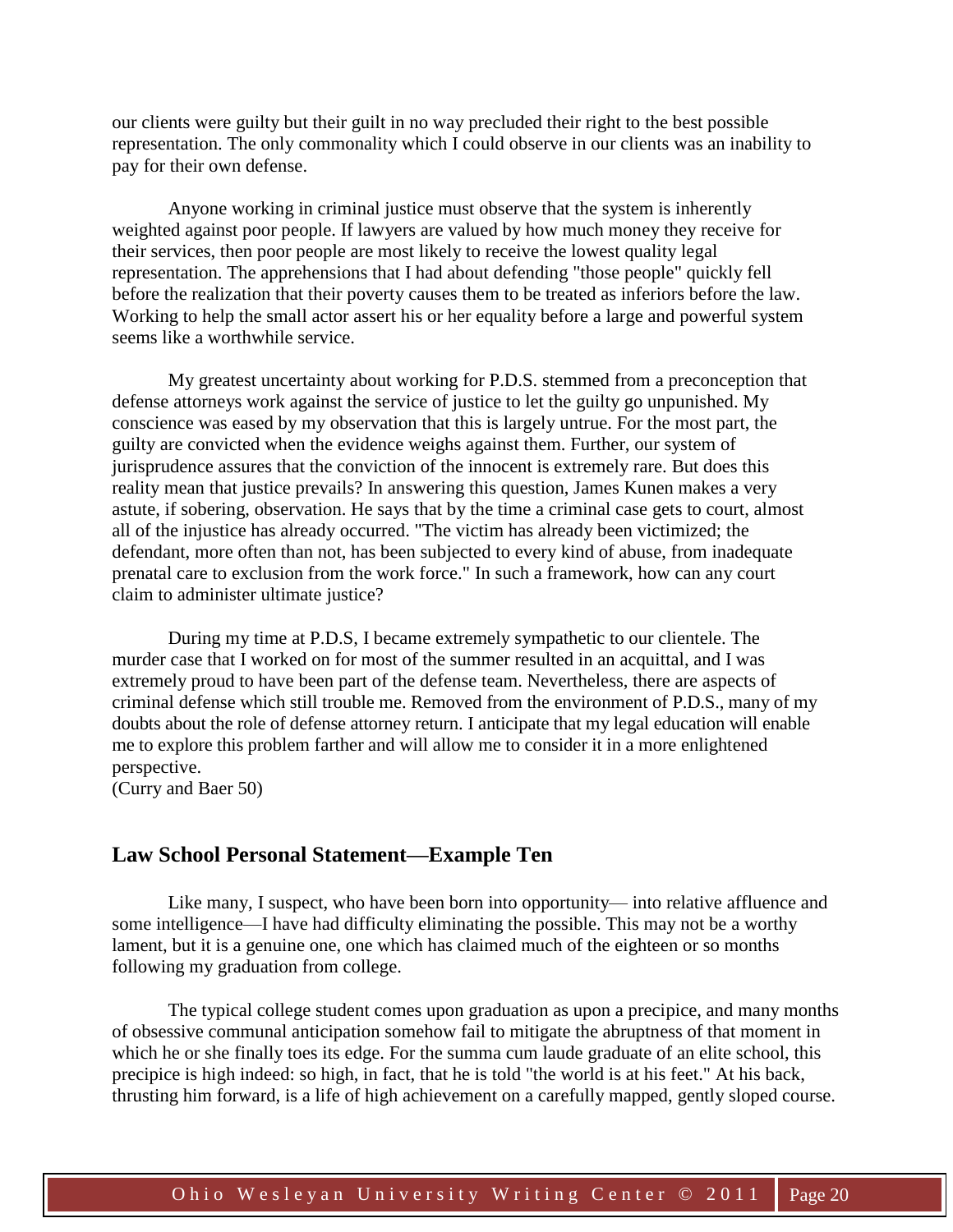Before him is, well, everything. A keen sense of incipient adventure might constitute an admirable response to such a predicament. Dizziness would not be inappropriate.

My own sense of vertigo upon leaving Dartmouth was steepened by conflicting forces within my personality. These cross-currents appear to me now as quite distinct, and their respective origins are easy to trace. From my mother I have inherited an impulse which one might generously deem "artistic." It prescribes a disengaged but highly sensitized observation of the world, a perception that is oblique and highly personal. It involves but it does not implicate. There is a certain uncluttered freshness to its vision.

From my father I have inherited a grasping analytical curiosity as to the "how" of things, an urge to explore and penetrate the workings, the machinations, of government and business and other sectors of our society. This current demands that one get in there and mix it up. It aspires to competence in the ways of the world, delighting, exulting even, in an involvement that is both intimate and intricate. It is the force which energizes the "problem solver."

These two impulses subscribe to different kinds of vision and strive for different kinds of understanding. If integrated, intuition tells me, they carry the promise of a rare and powerful synergy. Left in turmoil, I am equally sure, they can confuse, dispirit, and ultimately even paralyze.

You can probably envision me as I left school, bubbling like a cauldron. I was unwilling to emulate the precise and, as I saw it, mainly uninformed steps of my classmates. My ideas were broader. I had invested my high school earnings in the stock market at the beginning of this latest protracted bull market and so felt that, for a while at least, I could afford broad ideas. I thought in terms of "exposure," which, it turns out, I was to acquire through a series of false starts. A year's exposure to a foreign culture and language was cut off at six weeks thanks to newly stringent French labor laws and a companion's change of plans. Next I sought exposure to journalism and to New York City. I was exposed to (in?) New York for only three months, as my exploration of journalism there was limited to a basketful of "not hiring" notices (not to mention a daily scouring of *The New York Times).* At this point I was ready to come in from the cold for a time, which meant returning home and resuming my work as an editorial and research assistant on a projected law school textbook, just then consigned to a new round of revision. My efforts here focused on the metaphysical labyrinth of intellectual property law as applied to computer software and hardware. It was familiar and engaging work and lasted until the project was terminated.

Ultimately, "exposure" came to mean exposure to myself. The vehicle for this final definition was my decision to indulge a lifelong fantasy by devoting a year to writing fiction. Writing fiction consists largely of eliminating the possible, which makes it good practice for post-graduate living. The rest of such writing is, paradoxically, the preservation of the possible. As you might guess, I am most adept at this second task I have been engaged in balancing those two objectives for several months under the cover of an eclectic range of occupations (ice cream man, waiter etc.). I am not quite sure what to make of the product of these efforts (an ambivalence which, I assure you, does not extend to waiting tables). But I have no doubt the experiment has been worthwhile. Its value inheres not so much in the daily exercise of writing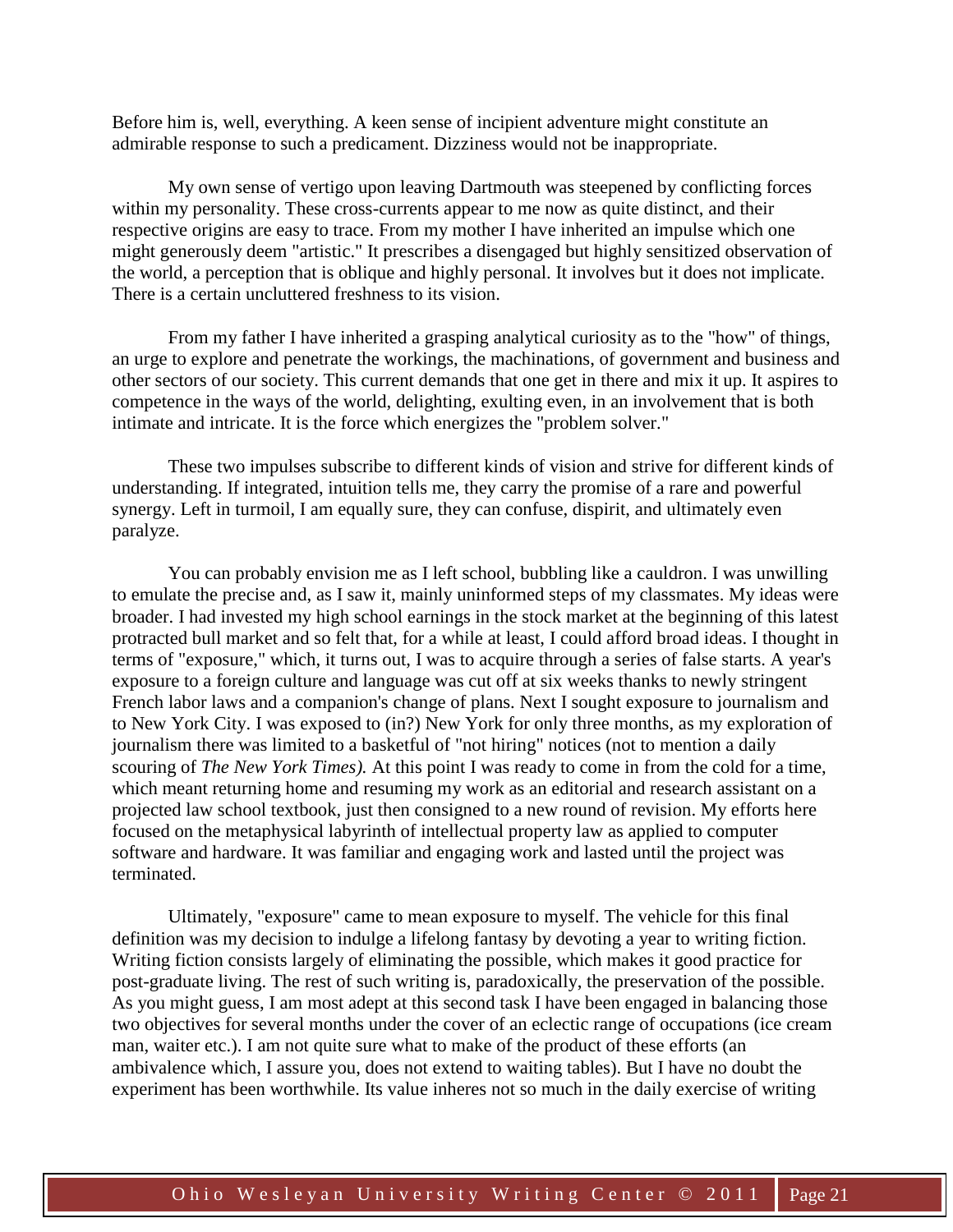itself, or even in the product of that exercise, but rather in the decision to step into the world calling oneself, sincerely, a "writer." The fallout from this commitment constitutes something like a visit to certain new age beauty parlors. One emerges, I imagine, with the wax removed from one's ears, the hair snipped away from one's eyes, and an entirely new layer of skin to meet the breeze.

In the end, however, more than anything else, writing means returning to oneself It is thus among the loneliest and most self-indulgent of occupations. And, at this point in life, there is a discomfitting pretentiousness to it, as well. One can wallow in one's own existence for only so long, and I'm beginning to recognize a need to get out of that mud.

Sometimes the dizziness of the recent graduate gives way slowly to the vaguest kind of disappointment, an amorphous burden attached somehow to the irrevocable linear momentum of living. He or she comes to realize, perhaps with undue emphasis, that each step taken is done so to the exclusion of all others. To walk through one doorway is to imagine hearing a thousand other doors slam shut. The only way to preserve pure possibility, that state of mind in which the talented and open-minded undergrad peruses his own potential, is to stand perfectly still, which, of course, gets you precisely nowhere. For one bom at the altar of opportunity, this discovery that freedom does not feel like freedom can be as unsettling as betrayal.

I wish I could say I am applying to law school as part of some grand scheme to change the world, to leave it a little more just or even a little more efficient. But I am not sure such a thing is feasible, at least by design. Nothing is quite so neat for me. This is instead very much a personal decision, one inspired by my own needs, certain and uncertain. I have thought long and hard about how best to reconcile my disparate natures. And I am doing my best to eliminate the possible in favor of the actual.

(Curry and Baer)

#### **Law School Personal Statement—Example Eleven**

The material of my shoes has always been a point of discomfort for me, and the subject has arisen a remarkable number of times in conversation. It is not that my shoes are made of anything unusual—they are made of leather—but when I claim to be a vegetarian on moral grounds, one of the first attacks is always aimed at my feet.

I am never quite sure how to respond to this accusation of hypocrisy, and I have fallen back on the idea that I am "doing what I can," although I do not hold my head high when I give this retort. At the same time, however, I am somewhat taken aback by their response. It seems that, although I have never voiced it as anything other than a personal choice, people are automatically defensive around vegetarians and seek either to explain their own eating habits ("I only eat red meat twice a week") or to attack mine ("I've heard that plants scream when you cut them"). Why does vegetarianism elicit such a probing series of questions about exactly what you eat, what your grounds are, and how you justify other areas of your life? Does punching a hole in my behavior enable others to eat their hamburger in peace? Inconsistency in practice, it seems, is the downfall of any theory.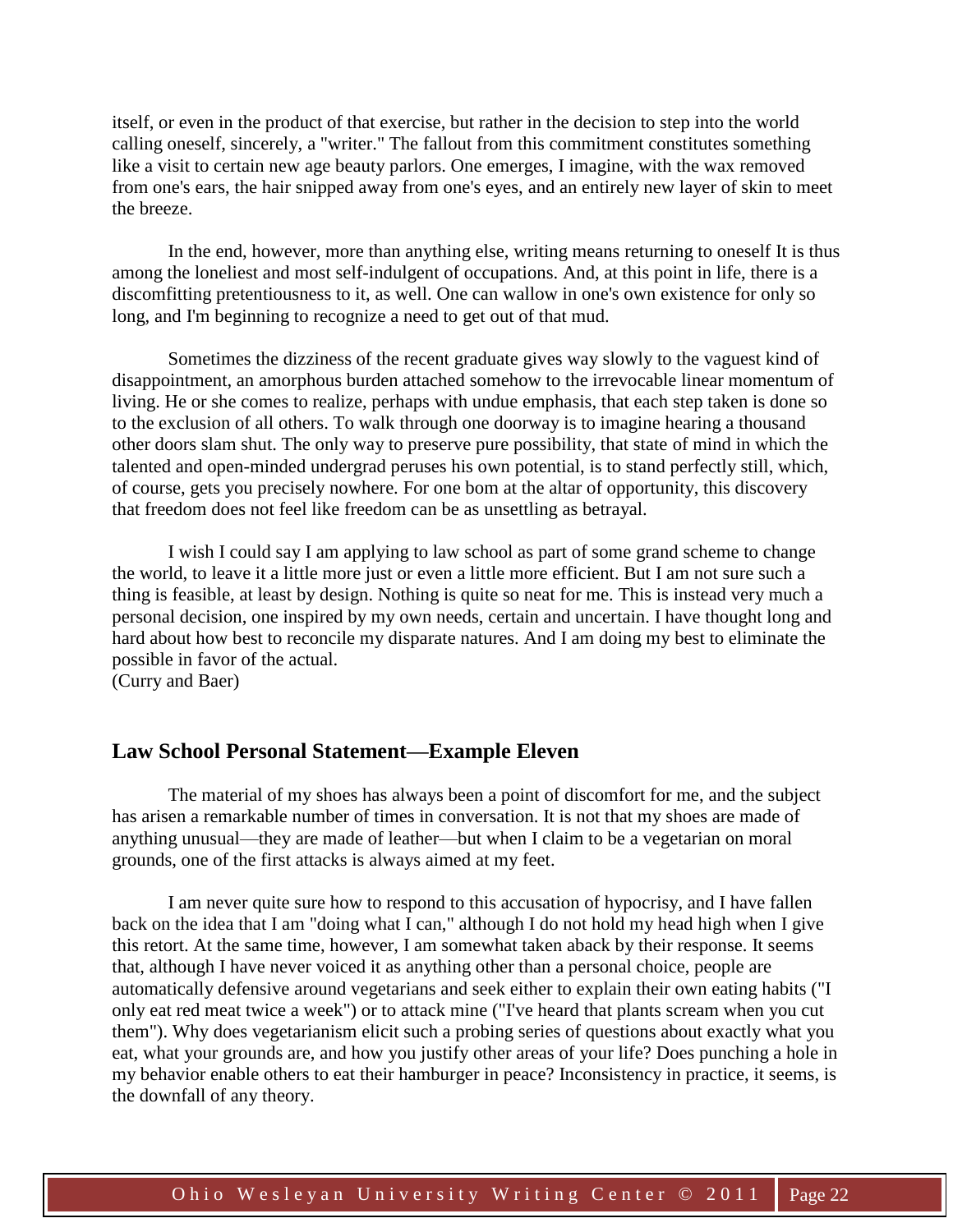Nonetheless, the questioning has forced me to examine my views, and to reevaluate my original reasons for holding them. I first made up my mind to stop eating meat, chicken, and fish at our Thanksgiving table when I was three. No elaborately reasoned theory contributed to this decision; no pro-con arguments were weighed in my mind. I reacted from pure emotion. I had just seen a live turkey, who was looking perfectly content with his life, and here was an almost unrecognizable turkey, inert on the table. It just did not seem fair. But while my "this turkey wanted to live" statement adequately captured the line of reasoning of a three-year-old, I no longer feel comfortable maintaining a toddler's view of the world. At 20 years old, I feel pressured, both from others and from myself, to present a perfectly coherent picture of my sympathy for animals. Either the belief must encompass my practices of wearing leather and killing cockroaches in the bathroom, or my practices must change.

Unfortunately, a flawless system of action is not easy to obtain. Either the theory has gaping holes, or the practice is just too strenuous and demanding. But isn't remaining faithful to a spotted theory intellectually dishonest? How can inconsistency in action be explained?

With vegetarianism, I have to admit that in addition to the issue of inconvenience, my actions reveal the triumph of emotions over intellect. I do what *I feel* driven to do, and I ignore what I am ambivalent towards. I feel a "turn of the stomach" at the thought of eating meat, and not at the idea, or the action, of wearing leather. I certainly do not feel repulsion at killing a cockroach; in fact, I am disgusted by the idea of letting it roam free. All of my life I have acted on this one feeling of not wanting to eat animals, and I have not worried about the actions surrounding it. Perhaps it is artificial to now start molding some all-encompassing theory out of pure emotion. For even if I succeed in creating a view to fit my practices or vice versa, feelings of apathy or disgust have the first and final vote in this issue for me.

This is interesting, because in so many aspects of my life I hold up reason as supreme. I myself, like those who criticize me, have always had contempt for hypocrisy, or even an appeal to psychology over intellect. Such practices seemed weak. And here I am falling into the trap of irrationality of the very issue which, on the surface, stands on a pure intellectual decision. But to be honest, although it may be weak, I really think that emotion ultimately motivates my choice. After 17 years of being a vegetarian, and of thinking that it is "right," for whatever reasons, it is a part of me. I am comfortable with this belief, and no amount of prodding can shake me from the emotion. I guess that while intellect grows between the ages of 3 and 20, emotions stay pretty much the same.

(Curry and Baer 87)

#### **Law School Personal Statement—Example Twelve**

Barbies and toy trucks are the things that occupy the thoughts of most seven year olds. It was at that age though, that I 5rst asserted my independence and told my parents that I would be in control of my life. Thus, it was at that tender age of seven that syringes, blood tests and proper diet took over my thoughts. I had been diagnosed as an insulin-dependent diabetic at the age of five, and after spending my first summer at Camp Crestfield's annual summer camp for children with diabetes, I decided that I no longer wanted to be dependant upon my parents to control my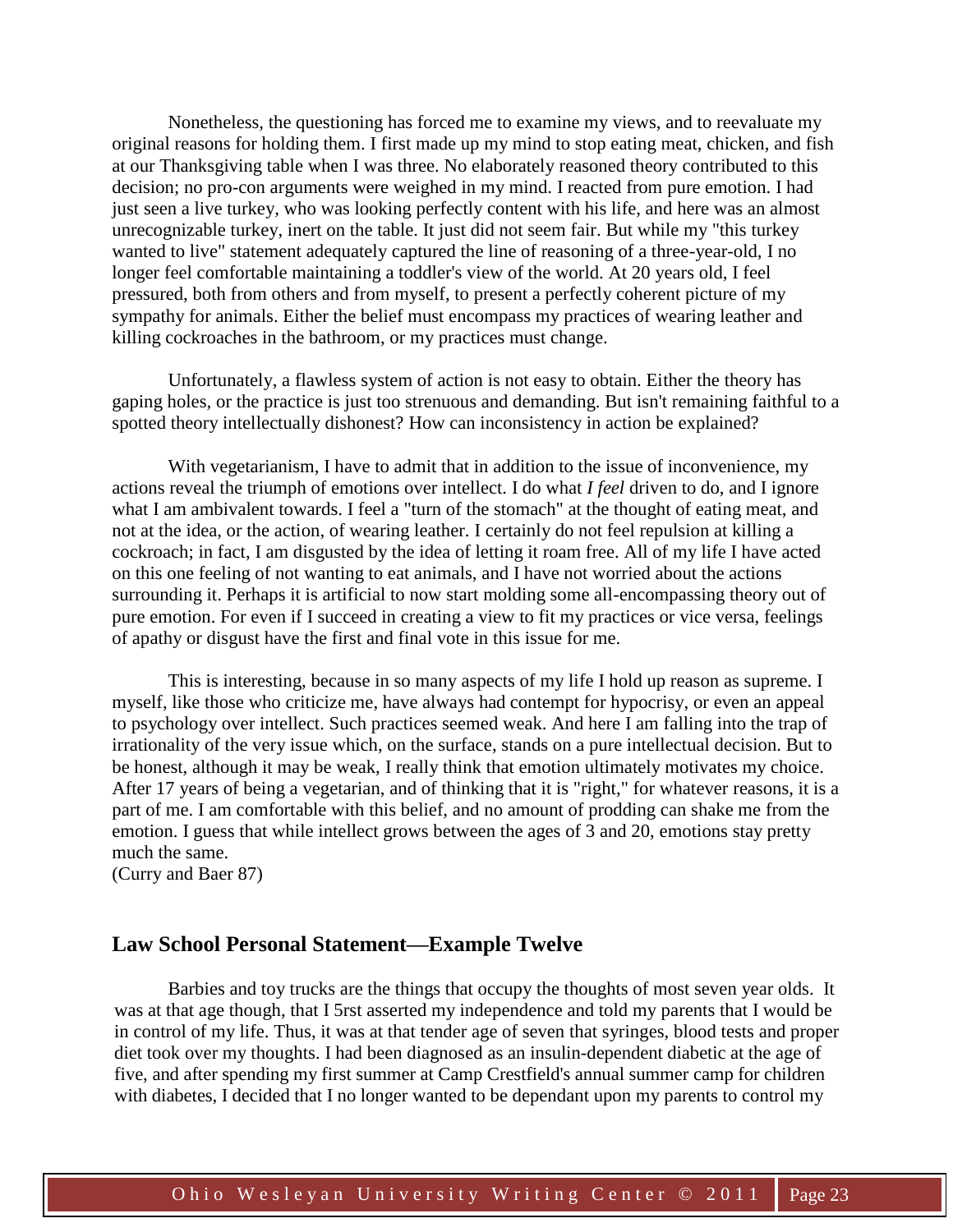diabetes and make my decisions for me. In reality, it was at that point that I ultimately chose to take control of my diabetes, which as I have learned over the years, has allowed me to take control of my life.

 If I am to be honest, the real reason that I began to take over my diabetes care was that I wanted to be like all the other kids. I wanted to go to a slumber party. But because my diabetes required me to do an insulin injection every morning when I awoke, this meant that I could not unless I was able to do that injection myself. Sleepovers also involved junk food, most of which I was not permitted to eat. This meant that I would need to learn exactly what it was that I was able to eat, how much of it, and at what time. By the time I was eight, I was able to go to a friend's for a meal and know which foods on the table I was able to eat and which I was not, I could walk into McDonald's and know that nothing on the menu was good for me, but if I had to eat there, I could order the Chicken McNuggets.

After living with diabetes for sixteen years, I have realized that life is what you make of it. I do not enjoy giving myself four shots a day, and as much as I have come to enjoy Diet Coke, there are many days that I really want a bowl of Lucky Charms for breakfast. Sometimes I break down and have them, but usually I am strong enough to know better. Taking an injection with every meal and before bedtime allows me to be a little forgiving in my diet, but in the long-run, being too forgiving can lead to serious complications such as blindness, kidney failure and loss of limbs. I am intelligent enough to realize that those Lucky Charms really are not worth that much. I have also learned that no matter how hard you try, sometimes things do not go as you expect. I have seen firsthand that even the most thorough of preparations will not always yield the desired results. Above all, I have learned to live with disappointments. The cure for diabetes that doctors promised me 16 years ago has yet to surface. Have I cried? Yes, many times. Have I been angry? Yes, but I have gone on, rejoicing at any medical breakthrough and appreciating what technology has already given me. Had I been diagnosed a hundred years ago, I never would have had the opportunity to take control of my disease because I would have been dead long before I was seven years old.

Diabetes has had a tremendous impact on my life. Not a day goes by that it does not influence my life in some way. It has made me a stronger person. I am able to accept events when they happen and see the positive side of things. Being responsible for my own life has given me discipline and has taught me self-reliance. Instead of being embarrassed by my diabetes, I have come to accept that it has greatly influenced who I am today. I may not be able to eat a meal without first checking my blood sugar and doing an insulin injection, but it is my will that has given me the strength to live with my diabetes, accepting both the good and the bad and appreciating the lot that I have been given. (O.W.U. Student)

#### **Law School Personal Statement—Example Thirteen**

I've never heard an eight year old say "shit" before this year. Nor have I been a confronted with poverty on a daily basis. However, two experiences in the past year, a summer working as a Behavioral Specialist and a semester abroad in the Caribbean, helped form my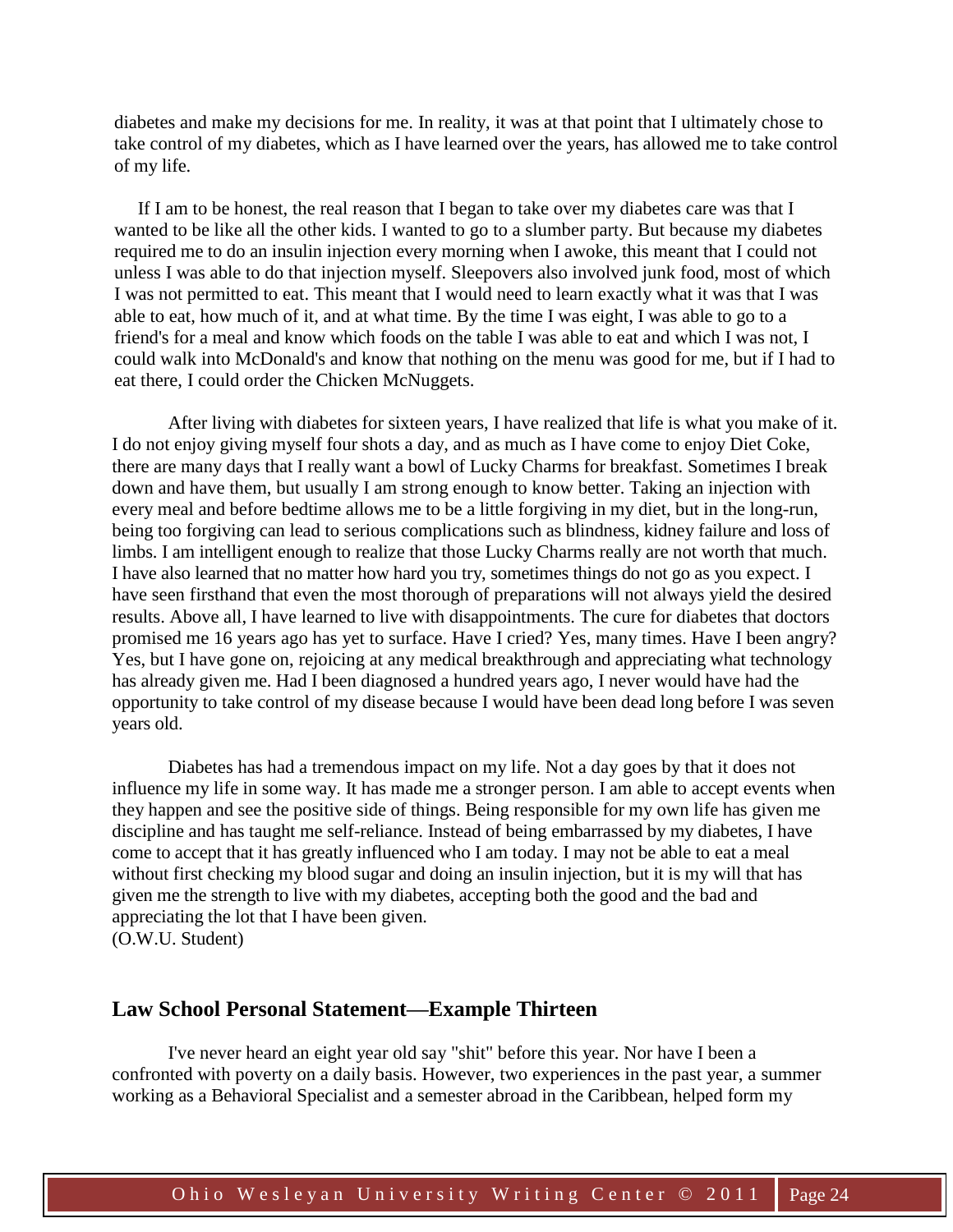decision to attend law school. Although being a Behavioral Specialist had its drawbacks (using my body to block raging, scrambling balls of teeth and fists for example), it was inspiring to spend every day helping to improve someone's life. Every day brought challenges for the kids and staff as we participated in activities designed to help the kids develop skills necessary to adapt to their problem environments. For example, the 13- year old girl who was the most competent and psychologically stable person in her household had to be challenged differently from the eight-year old boy who would run on desks and scream shrilly whenever he didn't get his way.

Last year, during a semester on the poverty-ridden island of South Caicos in the Turks and Caicos Islands, I participated in a program examining the environmental and economic problems plaguing the island. We examined the attitudes and practices of the islanders and the effects that their lifestyles had on the environment. The islanders unwittingly depleted the environment through bad fishing practices (such as spraying bleach into the coral reefs to flush out lobster and over-fishing certain species) and promoting questionable tourism projects (such as a resort that destroyed the habitat of an indigenous iguana species). Through our classes, the way to solve the problem became clear: fishing, the main source of income, had to be slowed or stopped. However, on South Caicos, the environment had a lower priority than getting enough food for the family each day. Although the islanders interacted with us, the inexorable problem of competing priorities was in constant conflict. In each of these experiences, I became an engaged observer, as these programs were both hands-on experiences with theoretical material. With the kids, I would read their diagnoses and recall the description of the disorder from my psychology classes. On the island, we would learn about the lives of the fishermen in our classroom and then interact with them each day in the town. This combination of theoretical and personal knowledge was disconcerting, as I realized I knew about their lives on a surface level, yet could never fully assume the role of the person being studied. By having distance, I could recommend a different approach to their problems. However, without working daily with the kids and sharing an island on South Caicos, I could not have accurately assessed the needs of these people. The proximity with these people and their plights made me able to see underlying complications of the problem.

Such involvement with the kids and the islanders made me realize the need to become involved, yet remain detached from the situation. In both programs, I sometimes felt like an unempathetic authority suggesting or imposing objective ideas of right and wrong on very subjective, emotional matters. However, addressing the core of problems is necessary to both personal and societal growth. Although legal issues currently play a key role in shaping the values and attitudes of society, many of these laws do not seem grounded in reality. Laws are also inaccessible, because of jargon and rhetoric, to the very people that must abide by them. Perhaps examining laws with an objective, accessible attitude will make laws more responsive to the balance between individual needs and community needs. (Ohio Wesleyan Student)

#### **Law School Personal Statement—Example Fourteen**

I was a Midwestern girl from a small Ohio town who agreed to spend a semester as a Politics and Government intern in Washington D.C. I felt a little like the five-year-old girl who stood in the doorway of my kindergarten classroom while my mom gently nudged me forward saying, "You are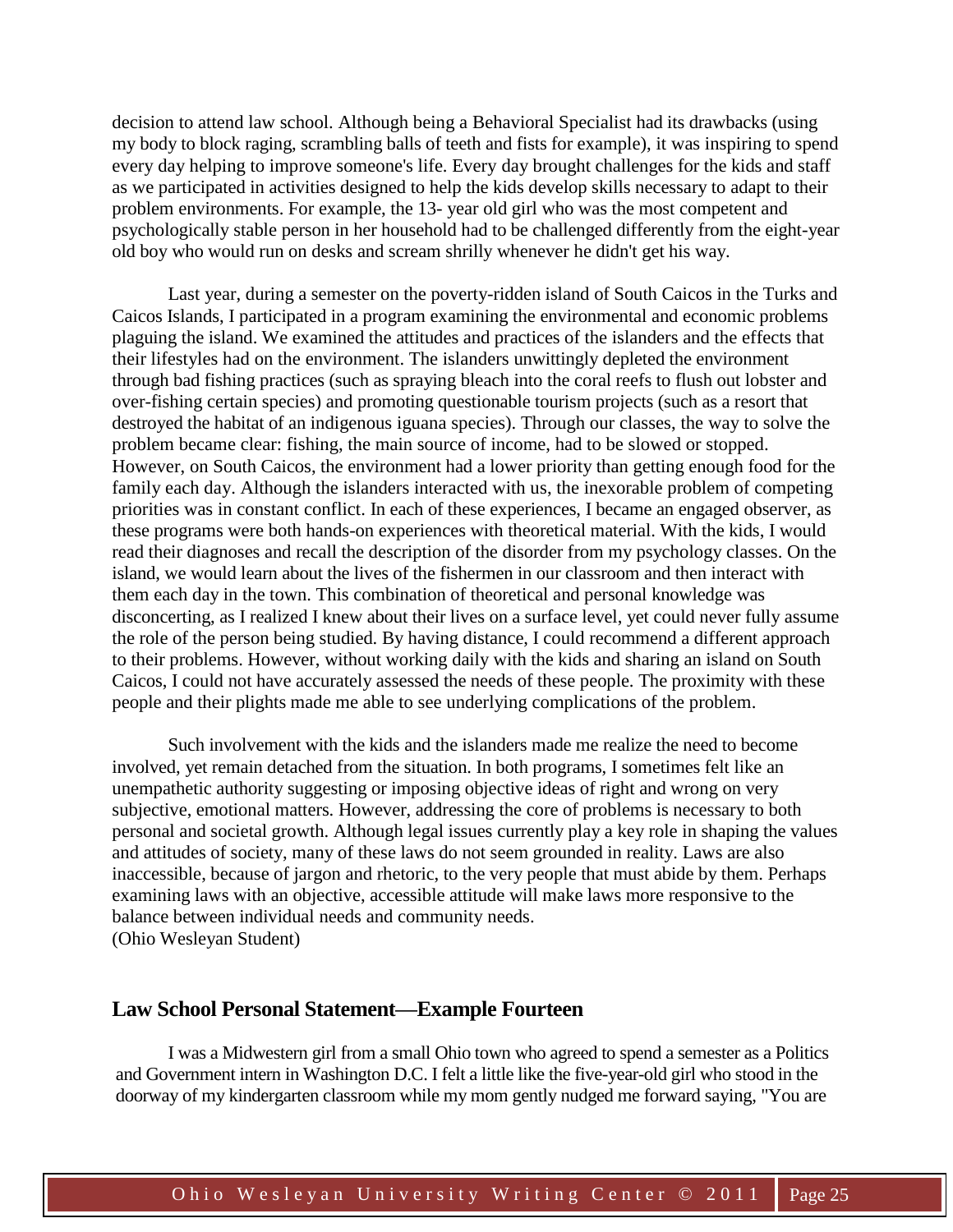going to be fine, honey. You will love school." During my first week in D.C., I was shoved and pushed around on the streets by the men and women hurrying to catch their trains. Sometimes I felt invisible, scared, and excited—all at the same time. I wanted to challenge myself to play a crucial role and make a difference in society, but I knew this would entail stepping out of my "comfort zone." I was determined this internship would present the opportunity to explore the dynamics of the government, test the legitimacy of the three-tiered system and apply what I had learned during my traditional college semesters.

As the days passed, I acclimated to the urban culture and the job that had brought me to D.C. in the first place. I chose the internship with Beacon Consulting Group because I identified closely with their objectives in representing non-profit groups, such as Big Brothers Big Sisters of America. I focused in the areas of educational reform, health care reform, the Veterans Administration, and the up and coming green industry sector. My primary obligations were attending congressional hearings, gathering information pertinent to our clients' specific interests, and then summarizing it for Beacon's management team to present to our clients. Additionally, my duties included writing letters to senators and members of congress and inviting them to events that may prove beneficial to our clients; filling out annual paperwork for possible governmental grants; attending luncheons, forums and meetings to help further the causes of our clients.

For my first assignment, a confirmation hearing for the President's nomination for Administrator of the U.S. Environmental Protection Agency, I arrived an hour early, but over one hundred people were already impatiently waiting in line. I ended up seated in an overflow room for over four hours, shoulder to shoulder with complete strangers. I could not see the small monitor in the front of the room or hear the specifics of the proceedings. That did not matter; I was still accountable for gathering the salient facts of the hearing and organizing them into a brief for our client. I started to doubt myself I worked writing and rewriting my report with information that would help our client obtain government funding. My college years of writing research papers helped me immensely. In the days following my first hearing, I spent over thirty hours reviewing documents and testimony and developing several drafts, including a final draft, of a twenty-page memo. That memo was one of twenty memos I wrote that required me to apply the critical thinking and writing skills I developed at Ohio Wesleyan. My superiors at Beacon thanked me for my memo, praised my thoroughness, appreciated my timeliness, and, of course, assigned the next project.

Many times I have heard that all learning does not take place in a classroom—I can vouch for this statement. I began my journey as a naive girl from a small Midwestern town, but transformed into a more cosmopolitan woman who has learned some of the ropes of political life in Washington D.C. I became knowledgeable about Veterans Affairs, health care reform, the lack of funding for education, the need for alternative energy sources, and other current issues. I witnessed firsthand how congressional hearings are conducted and how funding is allocated. Although challenging at times, my internship helped prepare me for my next challenge—law school. I have a better idea about what I want to do in the area of governmental law and policy, and I look forward to my future following law school. I have transformed into a different self—a wiser, more mature self attuned to the political realities of Washington D.C. and our nation— who will, in my next chapter, make a positive difference in our society.

(Ohio Wesleyan University Student)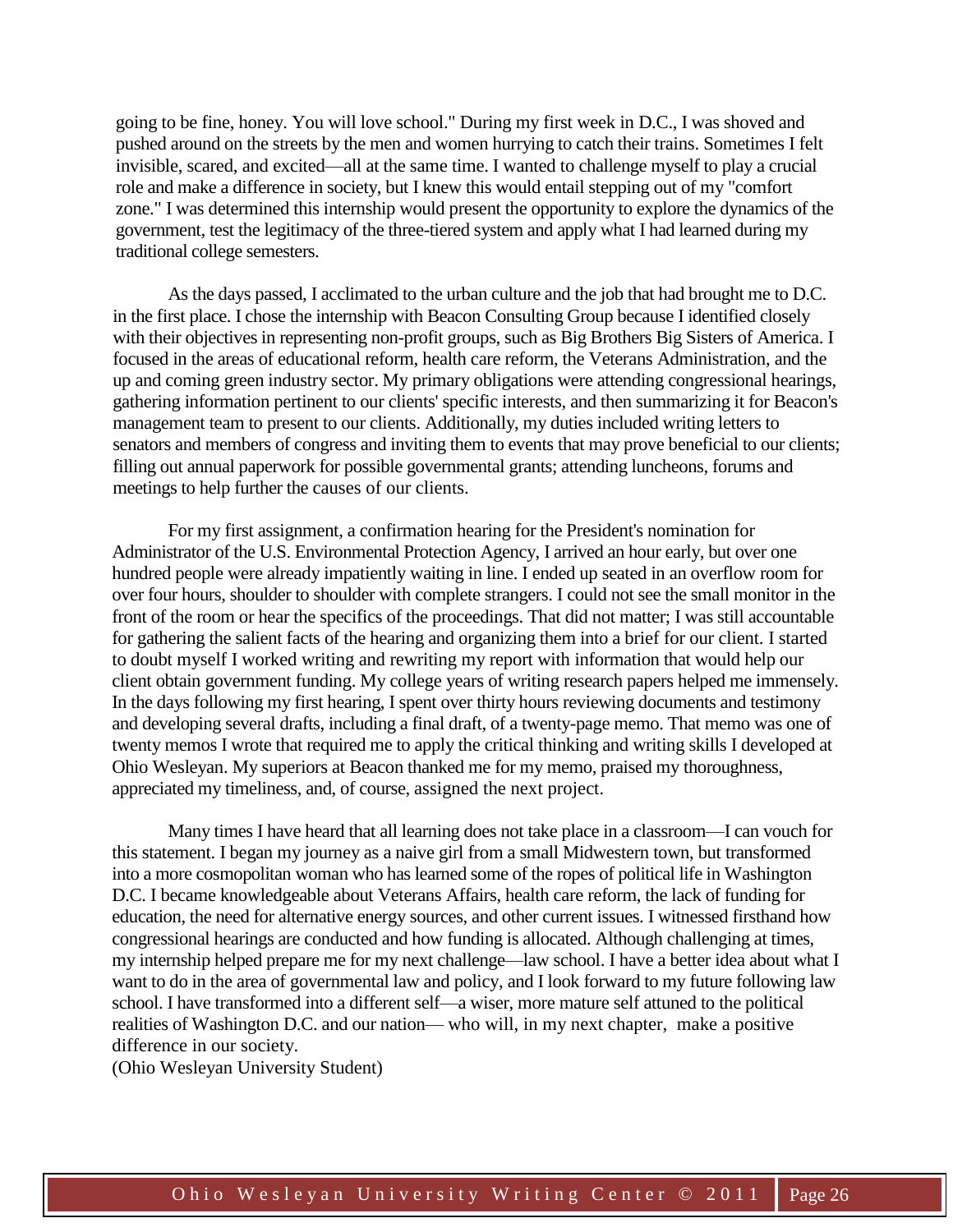## <span id="page-28-0"></span>*II. Selected Paragraphs and Sentences*

#### <span id="page-28-1"></span>**Law School Personal Statements: Introductions**

- **1.** She said she was going on a business trip. It wasn't until two weeks later when I noticed that the only thing remaining in the kitchen was half a bottle of ketchup that I figured she wouldn't be returning. I was right—and so I spent my seventeenth birthday, alone with my Heinz, petrified with incredulity.
- **2.** My father was a biker, my mother an Irish immigrant and high-school dropout. I've got halfbrothers and sisters peppered across the state of New Hampshire. I grew up on a farm.
- **3.** My desire to apply to law school is not rooted in a childhood fantasy of arguing a case before a packed courtroom. I have never seen myself as trial attorney ala Perry Mason or Nora Lewin on Law and Order. However, I have come to recognize a legal education would enable me to advance in my career as a writer and analyst specializing in national security and global trade issues.
- **4.** I prefer the blues to Pavarotti. I'd take Shakespeare over Dickens any day. I hate red nail polish and I love to vacuum. I've played the clarinet for 15 years. I've played the saxophone for 10. I watch cartoons on Saturday mornings. *The Catcher in the Rye* is my favorite novel. I seem to have a propensity for the challenging. And I like it.
- **5.** My parents were working to instill in me an awareness and appreciation of the rich cultural diversity that exists in the Western US long before I was aware of the concept of diversity. My father earned his teaching degree when he was thirty and I was five; in August of that year, we set off on the first of what my parents liked to call our "adventures." My dad got his first teaching job in Chinle, Arizona, on the Navajo Reservation. The first thing I remember seeing as we drove into town was an old Navajo couple in traditional dress driving along the side of the road in a beat-up wooden wagon pulled by two horses; having spent the first part of my life in Phoenix and Salt Lake City, this was an amazing sight to me.
- **6.** I remember the day clearly—it was day number six of an eleven-day Vipassana ("Insight") silent meditation course in Dharmsala, a Tibetan refugee village in Northern India—after some fifty hours of meditation, six days since my last spoken words, I decided that I was ready to go to law school. Hundreds of monkeys screamed in the trees above me, and the sky was ethereally blue.
- **7.** I entered boot camp on June 18, 1989. That day, the Indian child who had chased cows and the American youth who had philosophized about physics died. It is written in the Bhagavad-Gita that in death, the body's attachment to materialism falls away from the soul like a worn garment. So did my delusions of grandeur slip from me.
- **8.** This personal statement has been looming over me throughout this application process. I find myself unable to overcome the seemingly impossibility of this exercise. How can I convey enough of myself in two pages? I act. I sing in the shower. I occasionally reread the collection of comic books I amassed during high school. I enjoy helping people, but I do it for myself. Lately I've been dressing a little sharper. I play hockey whenever I can. And I question everything, often in the hopes of effecting a change.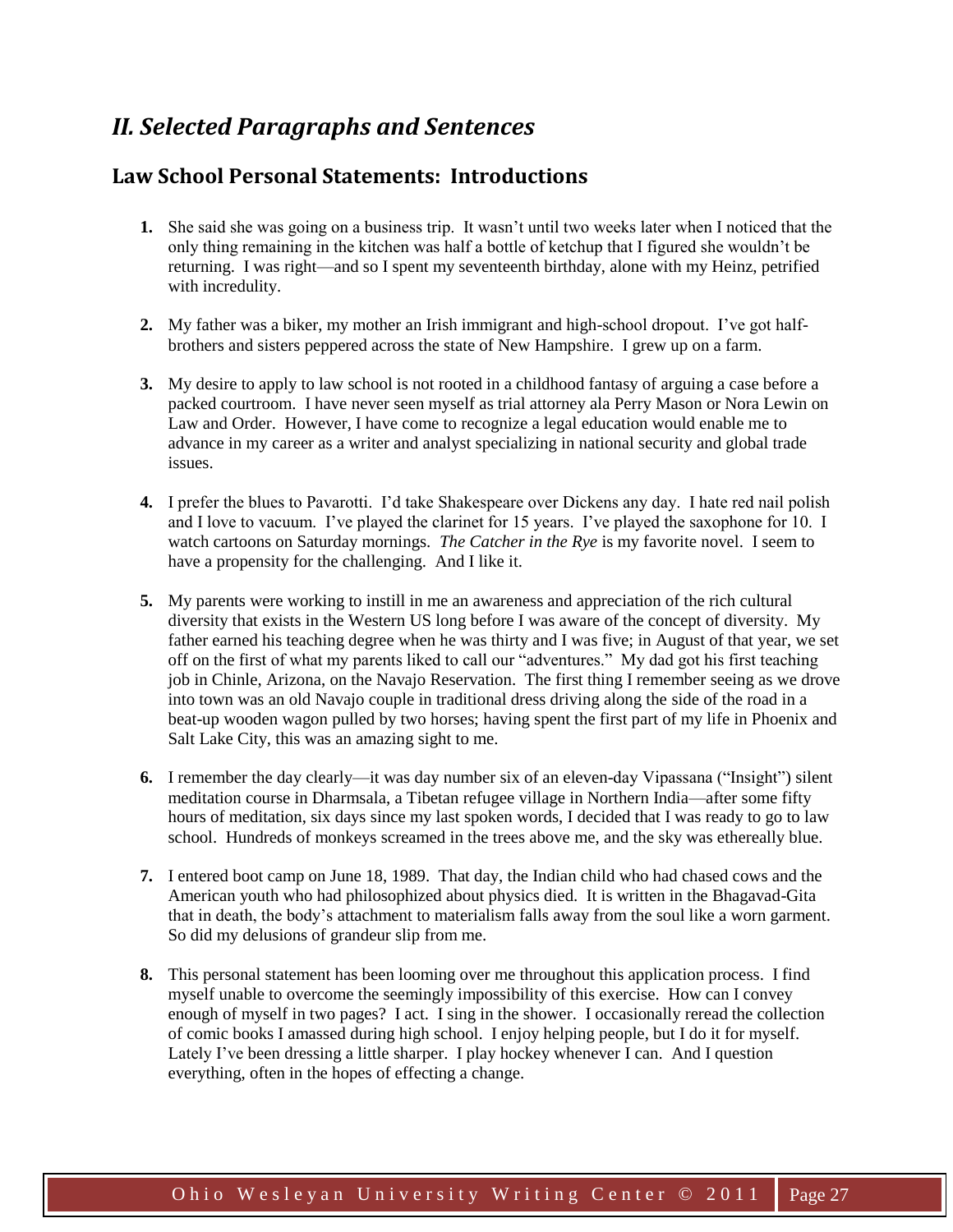- **9.** For two years I have been a Peace Corps volunteer in the Republic of Niger in West Africa. I live in a grass hut in a tiny village called Fandou-Berri, sixty-five kilometers from the nearest city. I subsist primarily on a diet of rice, millet paste and leaf sauce. Once a week I travel twenty kilometers to the village of Hamdallaye where I can buy goat meat. Each time I walk away from the Hamdallaye market, having bargained for a fair chunk of meat, I think of Mrs. H., an attorney at Paul, Hastings, Janofsky and Walker in Washington, D.C. She was known in the office as the Velvet Steamroller. It was said that she could bargain the shirt off of your back and make you believe that you had gotten the better of the deal. When I was a paralegal, I admired her technique. Now I wish she could see me deal with the butchers in Hamdallaye.
- **10.** That bone-weary misty October morning, in a little white brick building with red trim, I expected to do some filing, run some errands, and maybe finish some reading for class. I hoped for a slow predictable day with few complications and plenty of time to focus on Duke work instead of Durham work, even though I was at my job. Instead, that morning found me face-to-face with hard, difficult facts and a complicated national moral quandary.
- **11.** As I have grown older, the Constitution of the United States of America has become, for me, a sort of secular religious document. At the risk of sounding ridiculous, some people dream of joining the clergy, I dream of joining the bar. Some people feel drawn to Mecca or the Wailing Wall, I was drawn to visit Washington, D.C. and the glass-encased Constitution.
- **12.** Like many, I suspect, who have been born into opportunity—into relative affluence and some intelligence—I have had difficulty eliminating the possible. This may not be a worthy lament, but it is a genuine one, one which has claimed much of the eighteen or so months following my graduation from college.

#### <span id="page-29-0"></span>**Law School Personal Statements: First Sentences**

- **1.** At the age of 66 days I was offered the first of many extraordinary opportunities—to travel and live abroad.
- **2.** I'd never seen my father cry.
- **3.** Oh, how I agonized over whether to buy that saw.
- **4.** "Taught self to cook" doesn't show up anywhere on my resume, but it's still an accomplishment of which I'm proud.
- **5.** I grew up smelling books.
- **6.** "Korea? Why are you in Korea?" my friend's voice echoed down the line.
- **7.** If there was one thing I would have liked to have been able to keep," said Jens, slowly and thoughtfully, "it would have been his silk pajamas."
- **8.** Becoming a lawyer was never my intent.
- **9.** People, for the most part, can be divided into two groups—chocolate people and vanilla people.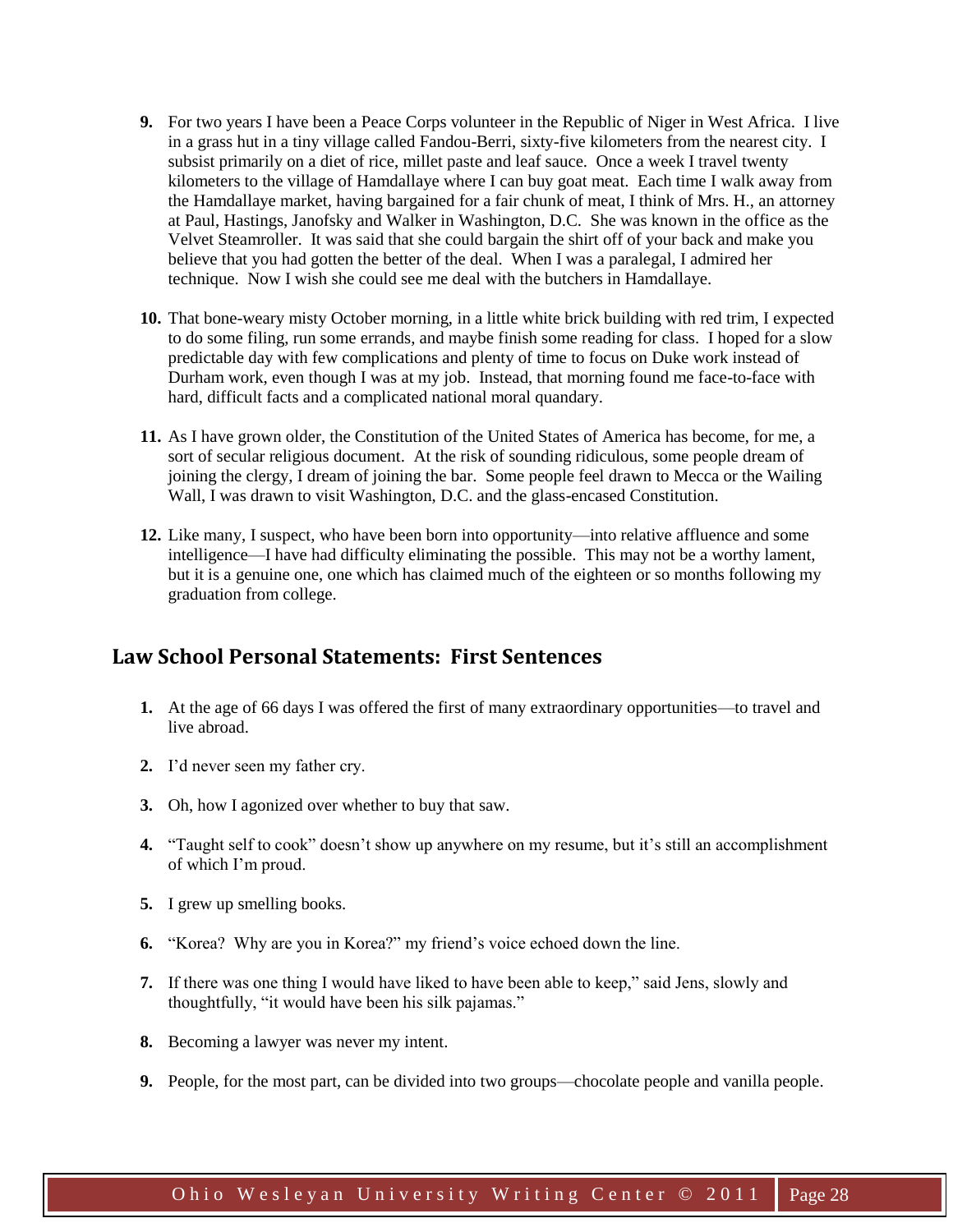- **10.** Mountain climbers often have trouble judging how far they have climbed because they are always facing forward and unable to look back down the mountain.
- **11.** My first job interview never happened—the interviewer did not show up.
- **12.** When I was a baby, Mother woke me up each morning, strapped me to her back and carried me to the courthouse downtown where we worked (snoozed and slobbered) diligently.
- **13.** You'd think I would have had my fill of Indiana winters.

#### <span id="page-30-0"></span>**Law School Personal Statements: Conclusions**

- **1.** I imagine that my last day of law school will be somewhat like my last day of first grade at P.S. 678. I will have seen and learned more than I could have ever imagined. I will have been frustrated but enlightened. I will have worried and stressed and cried. I will have smiled at the smallest of accomplishments, I will breathe a sigh of relief that it is over, and I made it. It will have been tough, but it will have been worth it. I will be prepared to go out into the world and truly make a difference. I will have education and experience to help me. I can only hope my last day of law school will be something like this, and I can only hope it will be at Columbia Law School.
- **2.** Back to that early morning when I finally typed "the End." Was I proud? Undoubtedly so. Did I fully understand my accomplishment? Unfortunately no. It was never an option for me to NOT finish my first novel. Furthermore, the end was just another beginning. There were publishers and agents to query, not to mention over 400 pages of editing and re-editing. In that regard, finishing my first manuscript seemed to be just one step in the course of many. But I do know that in the process of achieving this goal I have learned lessons that will serve me well through law school and beyond; how to dedicate myself and work hard; how to write and persevere. And finally, how to enjoy the process.
- **3.** Instead I claim diversity in the variety of my experiences; that I am a painter, a Vietnam War buff, and a southern debutante at the same time. That I know how to sail, how to knit, and how to shoot a rifle. That I am not only open to new ideas and experiences, but also one who seeks them out.
- **4.** Given my circumstances and interests, Georgetown University Law Center, with its top-ranked programs in intellectual property and international law, is my ideal choice. I have a colleague that is currently enrolled in the Georgetown evening law program. His generous feedback has helped convince me that this program also would fit my needs, in light of its flexible schedule and it emphasis on legal writing.
- **5.** I am an amphibian, born in the East but now living in the West. Finding a niche in this cultural intersection has not been easy; creating an identity that embraces both worlds is even harder. After two decades of observation, adaptation and introspection, I now enjoy the sweet reward of my efforts. Reading Chinese epics, writing English poems, making dumplings by hand, grilling hotdogs in the backyard, I feel privileged to be able to cross the cultural boundaries and explore the two worlds to my heart's content.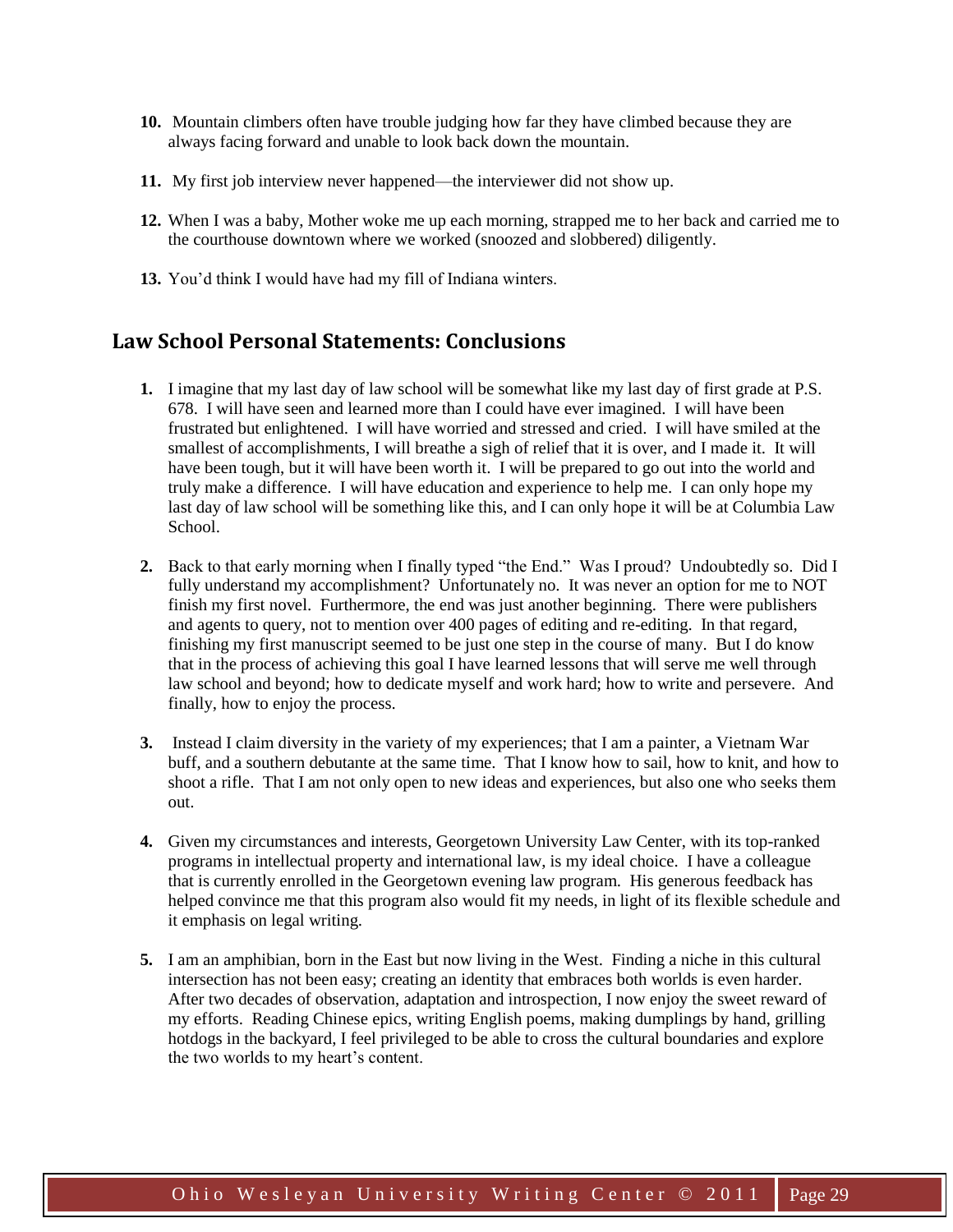- **6.** My life's experiences have undoubtedly shaped my mind and eyes into critical and compassionate instruments of social analysis. Even so, I expect that the greatest intellectual leap of my life still awaits me at The University of Michigan Law School. My concerns for the poor will find new practical forms of expression as I learn jurisprudence; furthermore, I intend to shape my legal education with the firm commitment that I will not allow my thoughts and objections to go unheard. These are not resolutions that will pass with the day, but determinations which are rooted in a lifetime of experimentation.
- **7.** Only fair law justly applied keeps us from anarchy. Law is the expression of a complex interaction between our cultural values and the structure of our society. Because I want to change the attitudes and the structure, I need to understand our legal system, not just the law codes. What fascinates me is the process as well as the end product. At Yale I want to learn how our laws have been developed and applied in the past to be more effective at changing them in the future.
- **8.** Studying law in Washington at Georgetown fits both the initial goals I had when coming to work at the Congressman's office as well as the passion I gained there for representing constituents. My interest in government and politics has not waned, as I have remained politically active, specifically with my involvement helping to register over 8,000 students with Texas Youth Vote. However, my strengths in research and formulating arguments, as well as my resourcefulness and persistence, have convinced me that the study of law is where my future lies, no matter whether the world needs another lawyer or not.
- **9.** My, our, future is important to me. I already have an excellent education. I will receive a degree in a growing field and have a phenomenal amount of pertinent experience for a person of 24. I want to go to law school. I especially want to attend your school. This feels right. I have seen the difference I could have the opportunity to make with a Juris Doctor. I am a student with intellectual capacity, the real world experience, and the tenacity and courage to excel at your school. I am also aware of how precious and important life beyond school and work is. If this is what you are looking for, please give me the opportunity to perform. If it's not, don't. Either way, I come out a winner. I have my wife, and I have a future. I want my legal education to make a bigger difference than I can as an engineer, but with a strong family to draw upon I cannot help but live a successful life.
- **10.** I wish I could say I am applying to law school as part of some grand scheme to change the world, to leave it a little more just or even a little more efficient. But I am not sure such a thing is feasible, at least by design. Nothing is quite so neat for me. This is instead very much a personal decision, one inspired by my own needs, certain and uncertain. I have thought long and hard about how best to reconcile my disparate natures. And I am doing my best to eliminate the possible in favor of the actual.
- **11.** From flying to triathloning to practicing law, I need to know I am doing things I enjoy, that I am doing things that are challenging. I am ready to start a new education, one to which I have long been looking forward. I may not be able to walk on the moon, but I am able to contribute in my own way, by becoming an attorney.